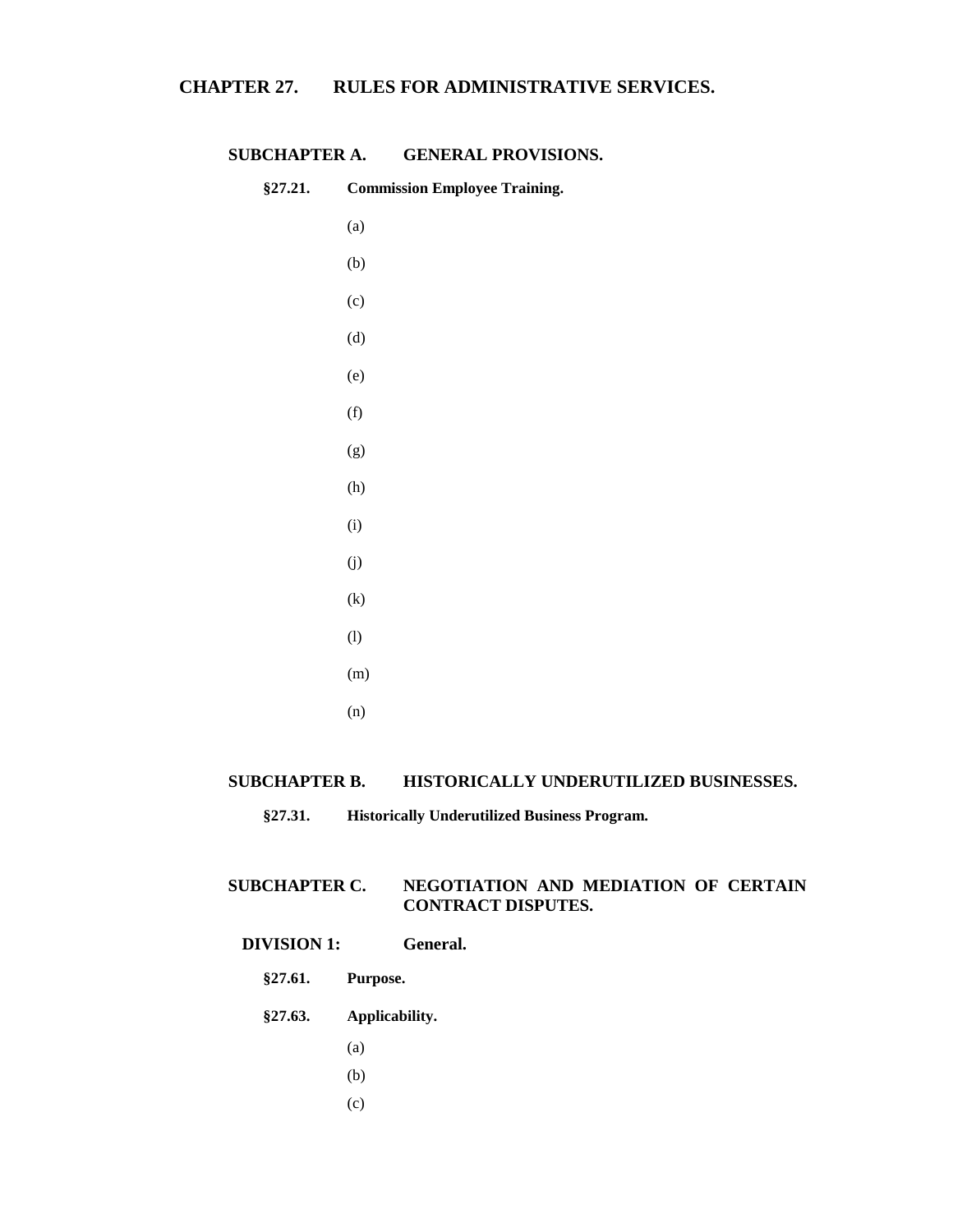| §27.65.            | Definitions.                                                |
|--------------------|-------------------------------------------------------------|
| §27.67.            | <b>Prerequisites to Suit.</b>                               |
| §27.69.            | <b>Sovereign Immunity.</b>                                  |
| <b>DIVISION 2:</b> | <b>Negotiation of Contract Disputes.</b>                    |
| §27.81.            | Notice of Claim of Breach of Contract.                      |
|                    | (a)                                                         |
|                    | (b)                                                         |
|                    | (c)                                                         |
|                    | (d)                                                         |
| §27.83.            | <b>Agency Counterclaim.</b>                                 |
|                    | (a)                                                         |
|                    | (b)                                                         |
|                    | (c)                                                         |
|                    | (d)                                                         |
|                    | (e)                                                         |
| §27.85.            | Request for Voluntary Disclosure of Additional Information. |
|                    | (a)                                                         |
|                    | (b)                                                         |
|                    | (c)                                                         |
|                    | (d)                                                         |
|                    | (e)                                                         |
| §27.87.            | Duty to Negotiate.                                          |
| <b>§27.89.</b>     | Timetable.                                                  |
|                    | (a)                                                         |
|                    | (b)                                                         |
|                    | (c)                                                         |
|                    | (d)                                                         |
|                    | (e)                                                         |
|                    | (f)                                                         |
|                    | (g)                                                         |
|                    | (h)                                                         |
|                    | (i)                                                         |
| §27.91.            | <b>Conduct of Negotiation.</b>                              |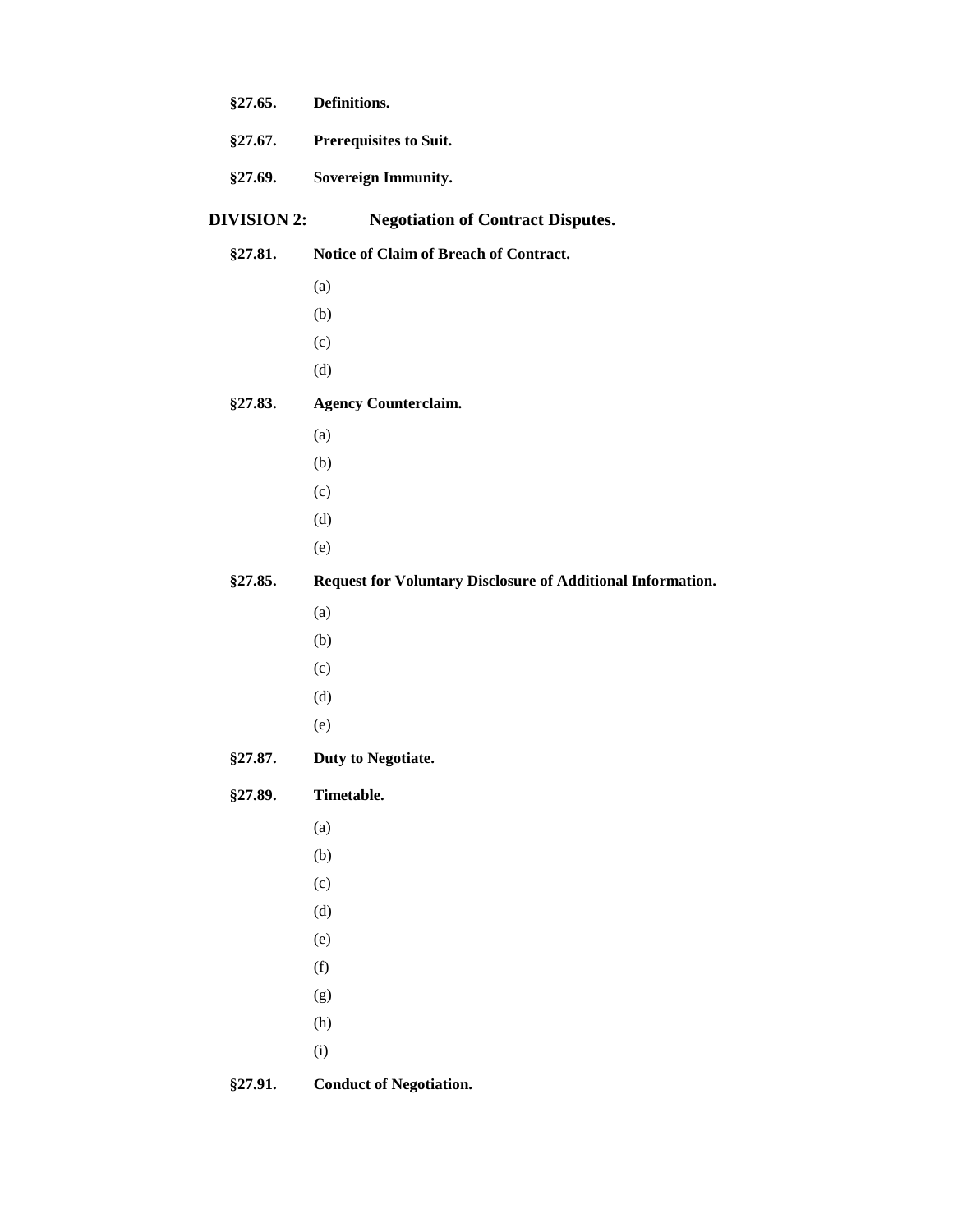|                    | (a)                                                                 |
|--------------------|---------------------------------------------------------------------|
|                    | (b)                                                                 |
|                    | (c)                                                                 |
|                    | (d)                                                                 |
| §27.93.            | <b>Settlement Approval Procedures.</b>                              |
| §27.95.            | <b>Settlement Agreement.</b>                                        |
|                    | (a)                                                                 |
|                    | (b)                                                                 |
|                    | (c)                                                                 |
| §27.97.            | <b>Costs of Negotiation.</b>                                        |
| §27.99.            | <b>Request for Contested Case Hearing.</b>                          |
|                    | (a)                                                                 |
|                    | (b)                                                                 |
|                    | (c)                                                                 |
|                    | (d)                                                                 |
| <b>DIVISION 3:</b> | <b>Mediation of Contract Disputes.</b>                              |
| §27.111.           | <b>Mediation Timetable.</b>                                         |
|                    | (a)                                                                 |
|                    | (b)                                                                 |
| §27.113.           | <b>Conduct of Mediation.</b>                                        |
|                    | (a)                                                                 |
|                    | (b)                                                                 |
|                    | (c)                                                                 |
| §27.115.           | <b>Agreement to Mediate.</b>                                        |
|                    | (a)                                                                 |
|                    | (b)                                                                 |
| §27.117.           | Qualifications and Immunity of the Mediator.                        |
|                    | (a)                                                                 |
|                    | (b)                                                                 |
|                    | (c)                                                                 |
| <b>§27.119.</b>    | <b>Confidentiality of Mediation and Final Settlement Agreement.</b> |
|                    | (a)                                                                 |
|                    | (b)                                                                 |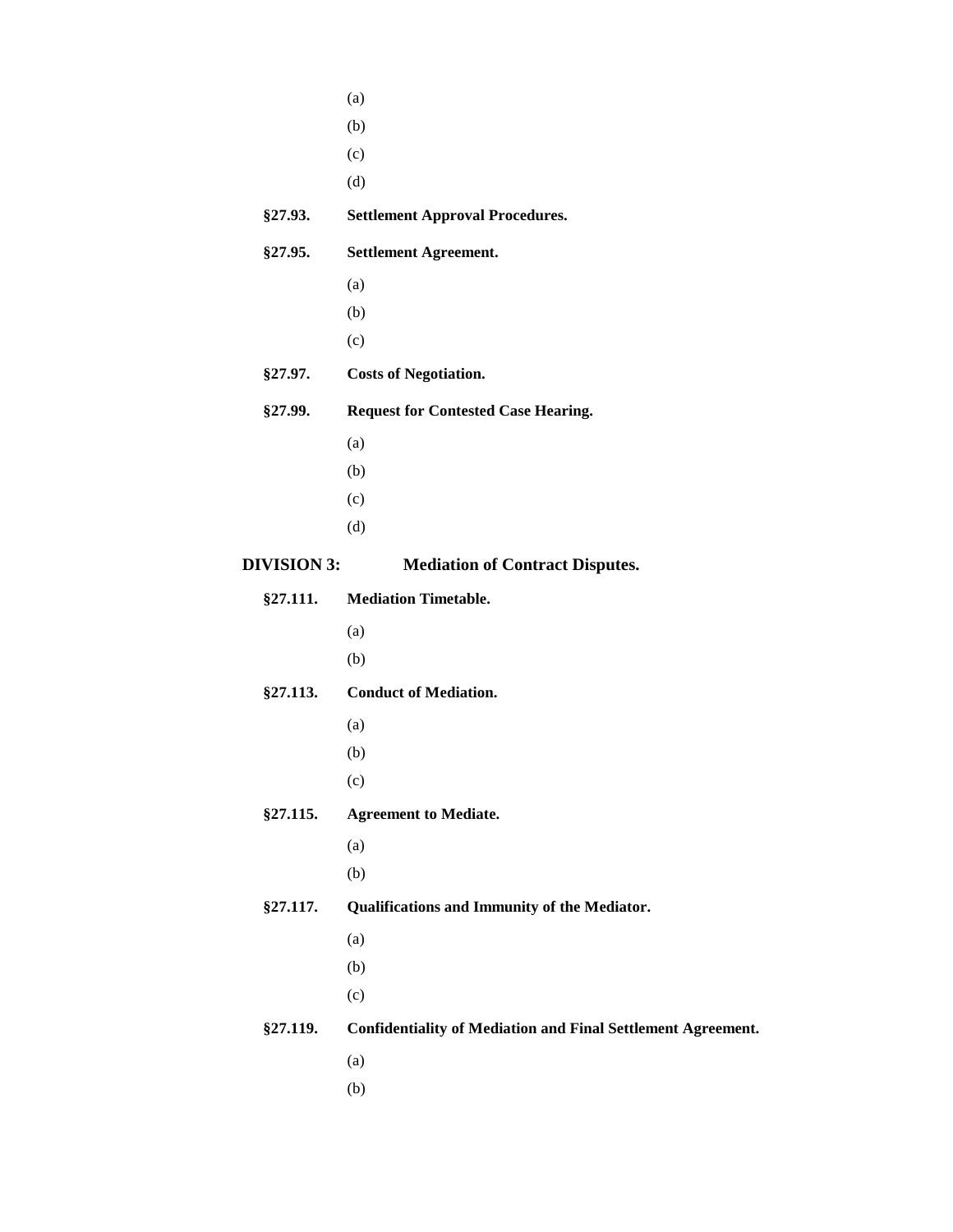- **§27.121. Costs of Mediation.**
- **§27.123. Settlement Approval Procedures.**
- **§27.125. Initial Settlement Agreement.**
- **§27.127. Final Settlement Agreement.**
	- (a)
	- (b)
	- (c)
- **§27.129. Referral to the State Office of Administrative Hearings (SOAH).**
- **DIVISION 4: Assisted Negotiation Processes.**
	- **§27.141. Assisted Negotiation Processes.**
	- **§27.143. Factors Supporting the Use of Assisted Negotiation Processes.**
	- **§27.145. Use of Assisted Negotiation Processes.**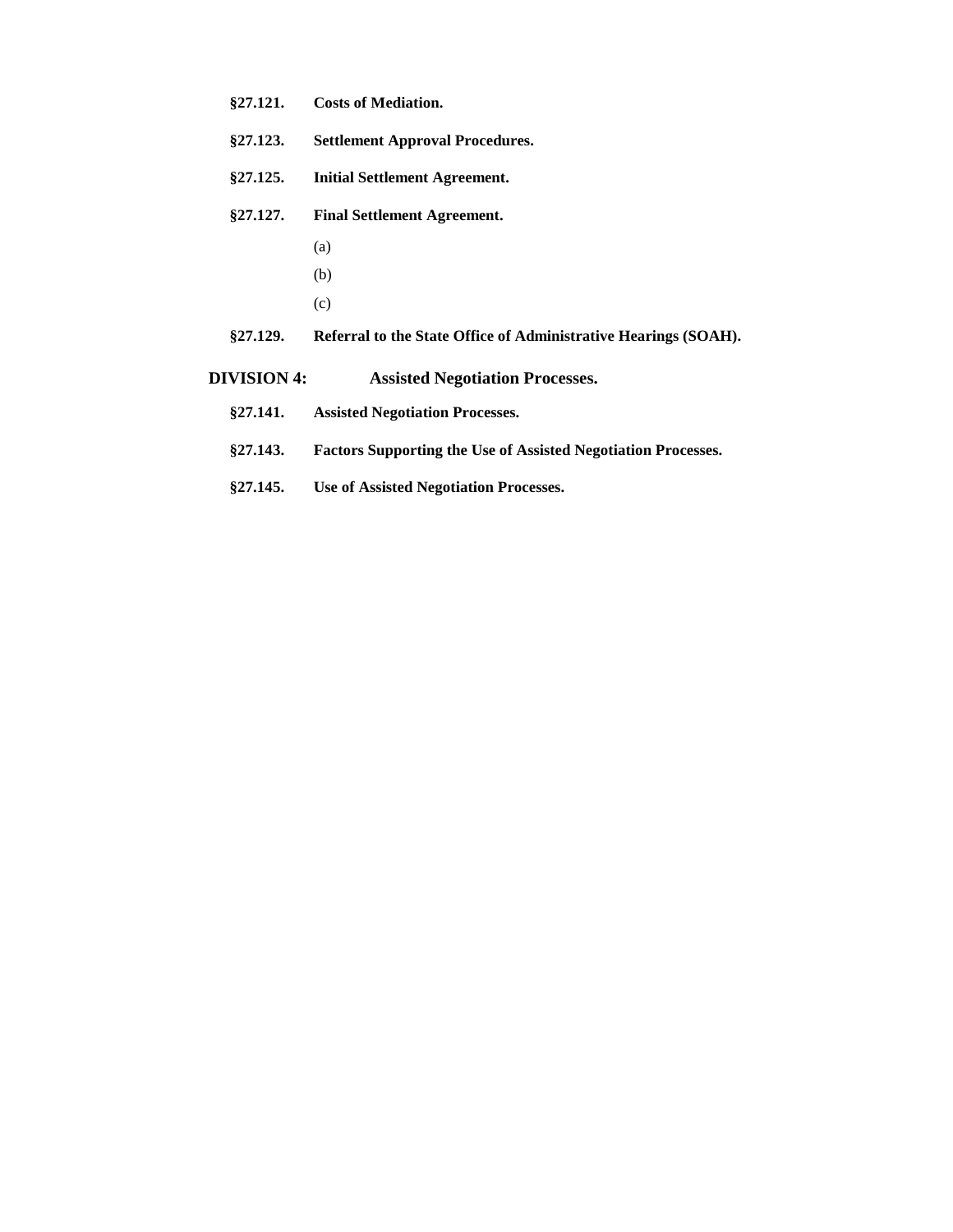# **SUBCHAPTER D. VENDOR PROTEST.**

### **§27.161. Procedures for Resolving Vendor Protests.**

- (a) Definitions.
- (b) Protest procedures.
- (c) Stay of contract award.
- (d) Protest requirements.
- (e) Purchasing officer's role and responsibilities.
- (f) Appeal from purchasing officer determination.
- (g) Executive director review or reference of appeal.
- (h) Appeals referred to commission.
- (i) Written determination of appeal.
- (j) Protest/appeal not timely filed.
- (k) Document retention.

### **SUBCHAPTER E. ENHANCED CONTRACT MONITORING.**

### **§27.170. Enhance Contract Monitoring Procedure.**

- (a)
- (b)
- (c)
- (d)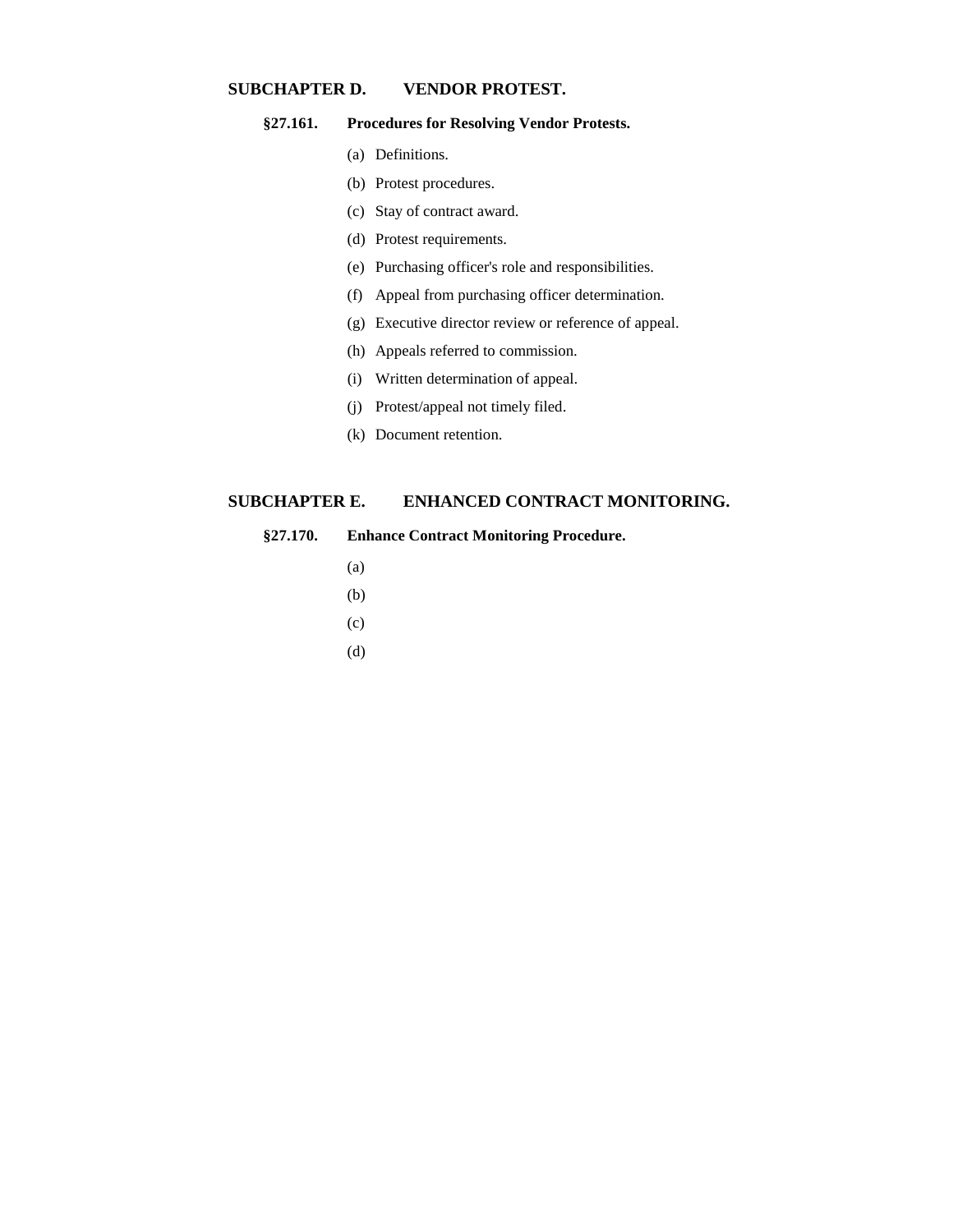### **Subchapter A. GENERAL PROVISIONS.**

### **§27.21. Commission Employee Training.**

- (a) "Training," as used in this section, means instruction, teaching, or other education received by a commission employee that is not normally received by all commission employees and that is designed to enhance the ability of the employee to perform the employee's job. The term includes a course of study at an institution of higher education, as defined by Texas Education Code §61.003(8), if the commission spends money to assist the employee to meet the expense of the course of study or pays salary to the employee to undertake the course of study as an assigned duty. The term does not include instruction, teaching, or other education that is required either by state or federal law or that is determined necessary by the commission and offered to all commission employees performing similar jobs.
- (b) The commission may make public funds available to its employees for training in accordance with the State Employees Training Act, Texas Government Code §§656.041 – 656.104. The State Employees Training Act allows the commission to spend public funds to pay the salary, tuition and other fees, travel and living expenses, training stipend, expense of training materials, and other necessary expenses of an instructor, student, or other participant in a training program.
- (c) Training paid for, in part or in whole, by the commission, or training undertaken by an employee of the commission as an assigned duty must be related to the duties or prospective duties of the employee.
- (d) Employees may be required to complete training related to the employee's duties or prospective duties.
- (e) Requirements for eligibility and participation in training shall be in accordance with this section and the commission's current employee handbook.
- (f) Permission to participate in training, including commission-sponsored training, shall not in any way affect an employee's at-will status or constitute a guarantee of continued employment, nor shall it constitute a guarantee or indication of future employment in a prospective position.
- (g) Permission to participate in any training may be denied or withdrawn at the discretion of the commission's executive director for any reason, including, but not limited to, a determination that participation may negatively impact the employee's job duties or performance.
- (h) Permission to participate in any training may be contingent upon reasonable requirements set in writing in advance by the employee's supervisor. If pre-determined requirements are not met:
	- (1) Permission to participate or continue participating in the training may be denied or withdrawn; and/or
	- (2) The employee may be, at the discretion of the commission's executive director, required to repay the commission any amounts paid toward the training.
- (i) For an authorized training program offered by an institution of higher education or a private or independent institution of higher education: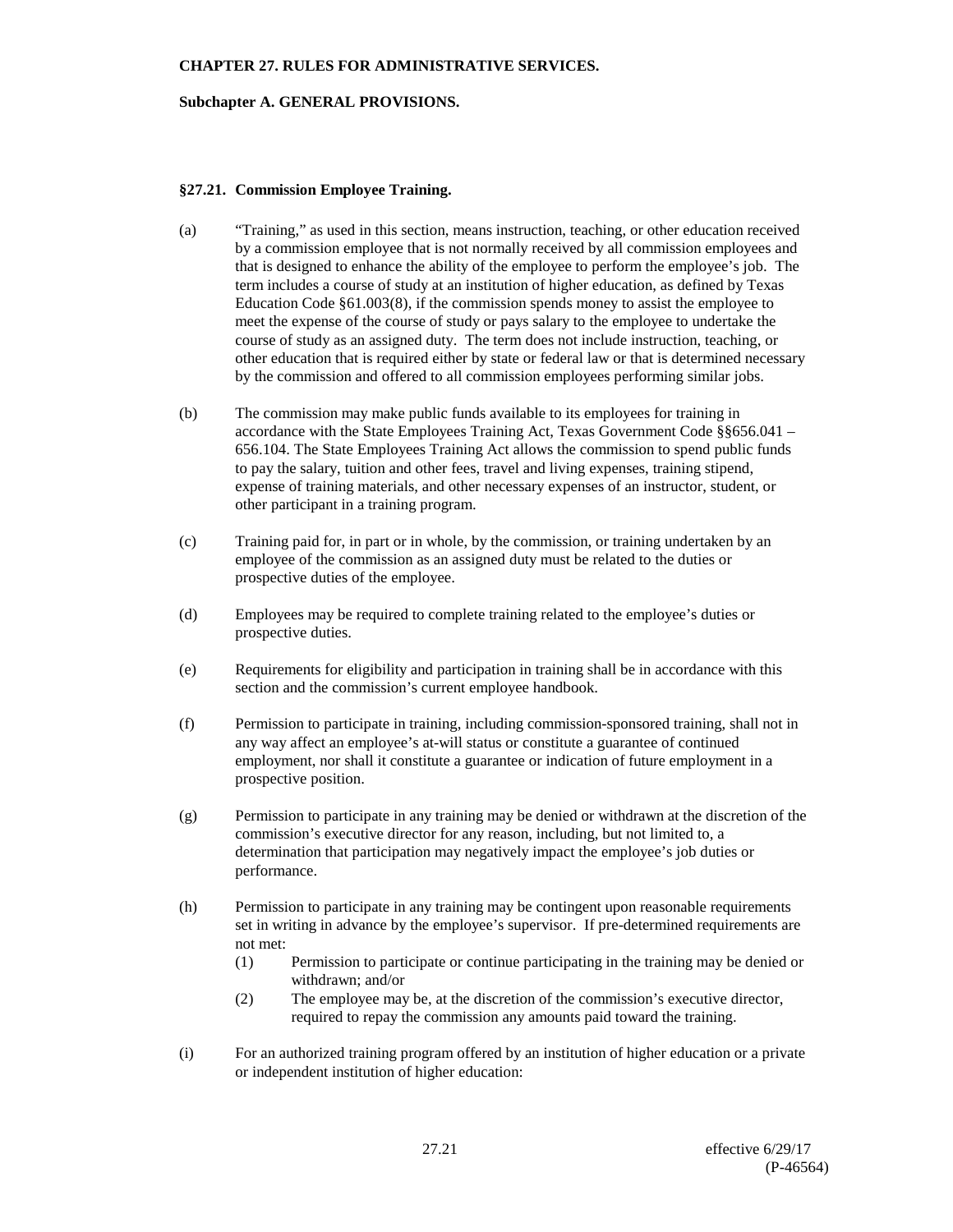# **Subchapter C. NEGOTIATION AND MEDIATION OF CERTAIN CONTRACT DISPUTES.**

# **DIVISION 1. GENERAL.**

- (1) the commission shall only reimburse the tuition expenses for a program course(s) successfully completed by the employee at an accredited institution of higher education (including online courses or courses not credited towards a degree); and
- (2) the commission's executive director must authorize the tuition reimbursement payment before the employee may be reimbursed.
- (j) An employee who does not perform the employee's regular duties for three or more months as a result of training paid for by the commission must:
	- (1) work for the commission following the training for at least one month for each month of the training period; or
	- (2) repay the commission for all the costs associated with the training that were paid during the training period, including any amounts of the employee's salary that were paid for time spent on training and were not accounted for as paid vacation or compensatory leave, and any reasonable expenses the commission incurs in obtaining restitution, including reasonable attorney's fees.
- (k) The commission's executive director may require an employee who requests full or partial payment or reimbursement of tuition for training necessary to obtain a degree or certification to agree in writing before payment or reimbursement is made to pay the commission for any amounts paid if the employee voluntarily leaves employment with the commission within one year after the training is completed.
	- (1) Amounts paid by the commission shall be prorated to credit any full calendar month of employment following completion of the training.
	- (2) This subsection only applies to an employee to whom subsection (j) of this section does not apply because the employee either continued to perform the employee's regular duties during training or did not perform the employee's regular duties for a period of time during training that was less than three months.
- (l) The commission may waive the requirements prescribed under subsection (j) of this section by an order adopted in a public meeting if the commission finds that such action is in the best interest of the commission or is warranted because of an extreme personal hardship suffered by the employee.
- (m) Before an employee receives training that will be paid for by the commission and during which the employee will not be performing the employee's regular duties for three months or more, the employee must agree in writing to comply with the requirements prescribed under subsection (j) of this section.
- (n) All materials received by an employee through commission-funded training are the property of the commission.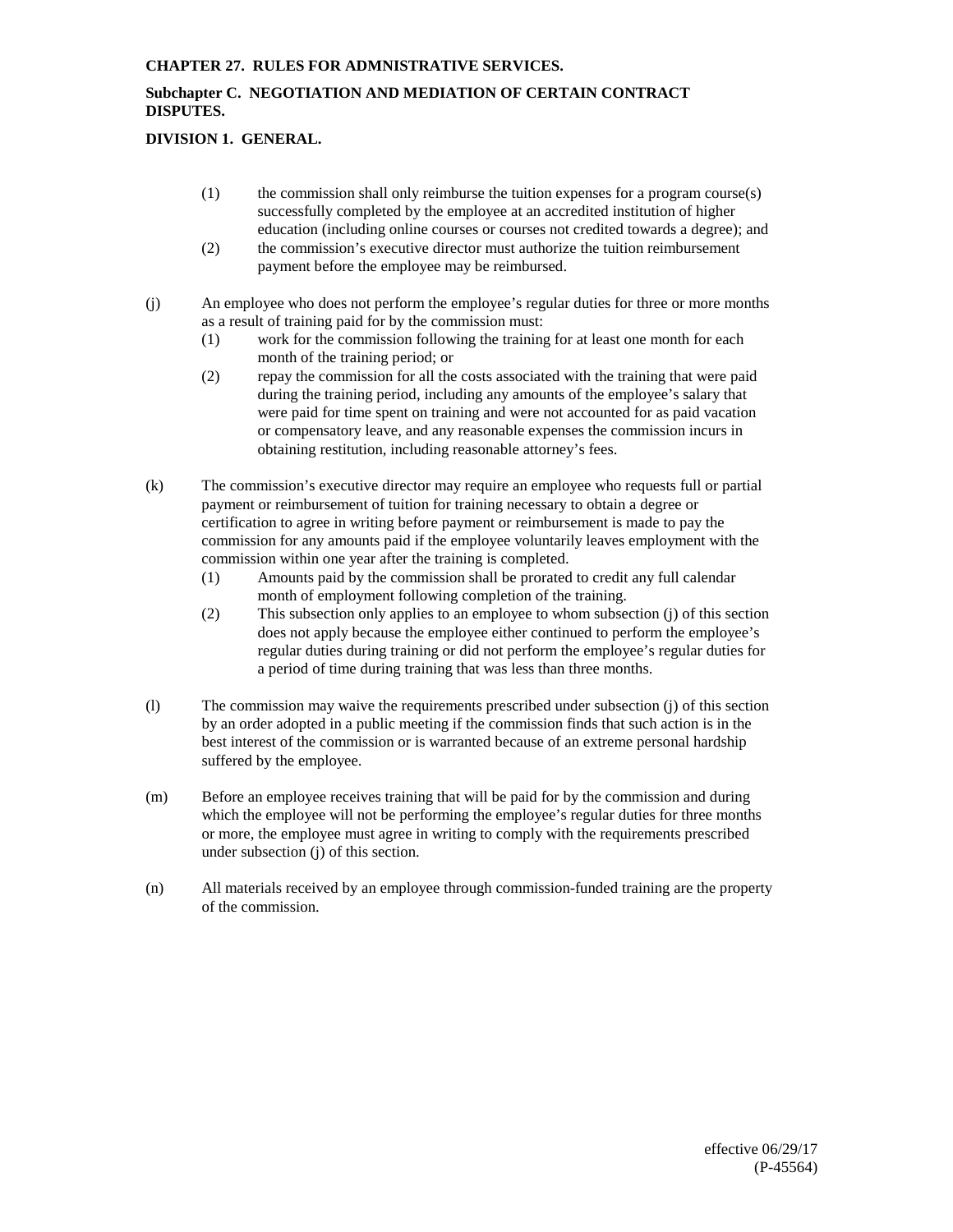# **Subchapter C. NEGOTIATION AND MEDIATION OF CERTAIN CONTRACT DISPUTES.**

**DIVISION 1. GENERAL.**

#### **§27.31. Historically Underutilized Business Program.**

The commission adopts by reference the rules of the Comptroller of Public Accounts in 34 Texas Administrative Code (TAC) §§20.11, 20.13, 20.14, 20.26 and 20.27, relating to the Historically Underutilized Business Program.

### **§27.61. Purpose.**

The purpose of this Subchapter is to establish rules for the efficient resolution of contract disputes between contractors and the commission pursuant to the Texas Government Code, Chapter 2260.

### **§27.63. Applicability.**

- (a) This subchapter does not apply to an action of the commission for which a contractor is entitled to a specific remedy pursuant to state or federal constitution or statute.
- (b) This subchapter does not apply to a contract action proposed or taken by the commission for which a contractor receiving Medicaid funds under that contract is entitled by state statute or rule to a hearing conducted in accordance with Texas Government Code, Chapter 2001.
- (c) This subchapter does not apply to contracts:
	- (1) between the commission and the federal government or its agencies, another state or another nation;
	- (2) between the commission and another unit of state government;
	- (3) between the commission and a local governmental body, or a political subdivision of another state;
	- (4) between a subcontractor and a contractor;
	- (5) subject to the Transportation Code §201.112;
	- (6) within the exclusive jurisdiction of state or local regulatory bodies;
	- (7) within the exclusive jurisdiction of federal courts or regulatory bodies; or
	- (8) that are solely and entirely funded by federal grant monies other than for a project defined in §27.65(10) of this title (relating to Definitions).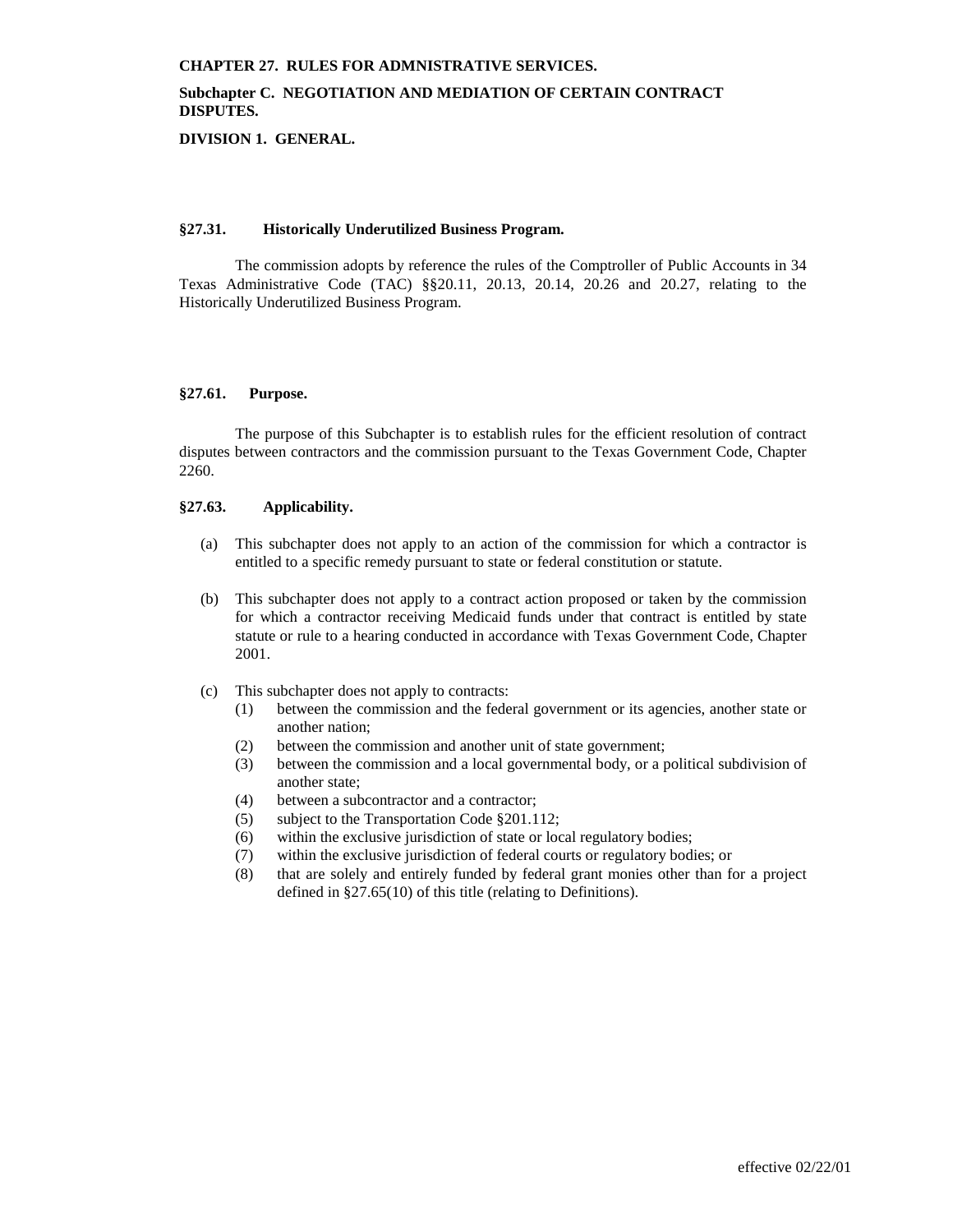# **Subchapter C. NEGOTIATION AND MEDIATION OF CERTAIN CONTRACT DISPUTES.**

### **DIVISION 1. GENERAL.**

#### **§27.65. Definitions.**

The following words and terms, when used in this subchapter, shall have the following meaning, unless the context clearly indicates otherwise:

- (1) **Chief administrative officer** The executive director of the commission or his/her designee.
- (2) **Claim** A demand for damages by the contractor based upon the commission's alleged breach of the contract.
- (3) **Contract** A written contract between the commission and a contractor by the terms of which the contractor agrees either:
	- (A) to provide goods or services, by sale or lease, to or for the commission; or
	- (B) to perform a project as defined by Texas Government Code, §2166.001.
- (4) **Contractor** Independent contractor who has entered into a contract directly with the commission. The term does not include:
	- (A) the contractor's subcontractor, officer, employee, agent or other person furnishing goods or services to a contractor;
	- (B) an employee of the commission; or
	- (C) a student at an institution of higher education.
- (5) **Counterclaim** A demand by the commission based upon the contractor's claim.
- (6) **Day** A calendar day. If an act is required to occur on a day falling on a Saturday, Sunday, or holiday, the first working day which is not one of these days should be counted as the required day for purpose of this subchapter.
- (7) **Event** An act or omission or a series of acts or omissions giving rise to a claim. The following list contains illustrative examples of events, subject to the specific terms of the contract:
	- (A) Examples of events in the context of a contract for goods or services:
		- (i) the failure of the commission to timely pay for goods and services;
		- (ii) the failure of the commission to pay the balance due and owing on the contract price, including orders for additional work, after deducting any amount owed the commission for work not performed under the contract or in substantial compliance with the contract terms;
		- (iii) the suspension, cancellation, or termination of the contract;
		- (iv) final rejection of the goods or services tendered by the contractor, in whole or in part;
		- (v) repudiation of the entire contract prior to or at the outset of performance by the contractor; or
		- (vi) withholding liquidated damages from final payment to the contractor.
	- (B) Examples of events in the context of a project:
		- (i) the failure to timely pay the unpaid balance of the contract price following final acceptance of the project;
		- (ii) the failure to make timely progress payments required by the contract;
		- (iii) the failure to pay the balance due and owing on the contract price, including orders for additional work, after deducting any amount owed the commission for work not performed under the contract or in substantial compliance with the contract terms;
		- (iv) the failure to grant time extensions to which the contractor is entitled under the terms of the contract;
		- (v) the failure to compensate the contractor for occurrences for which the contract provides a remedy;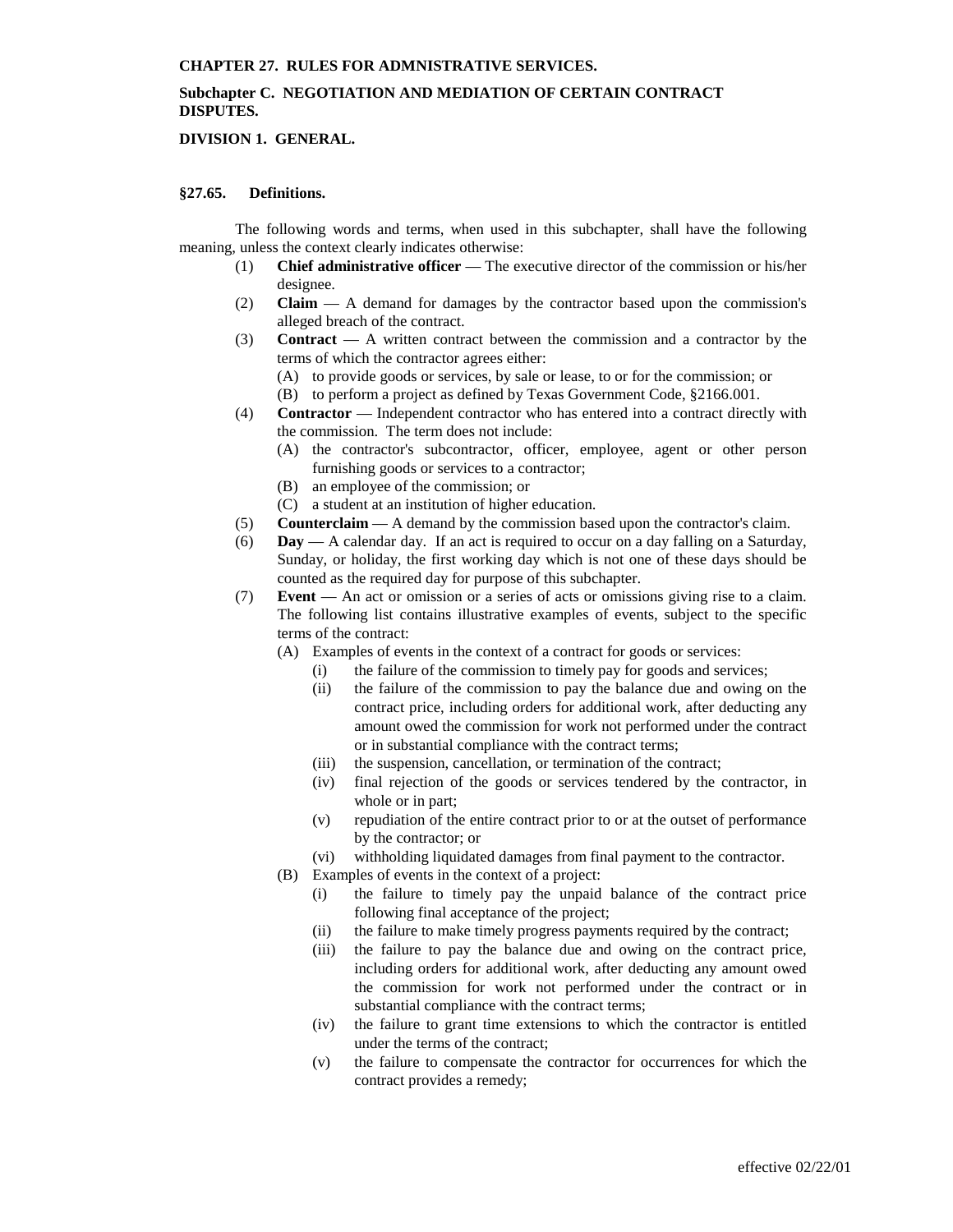# **Subchapter C. NEGOTIATION AND MEDIATION OF CERTAIN CONTRACT DISPUTES.**

**DIVISION 1. GENERAL.**

- (vi) suspension, cancellation or termination of the contract, other than by the terms provided for in the contract;
- (vii) rejection by the commission, in whole or in part, of the "work", as defined by the contract, tendered by the contractor;
- (viii) repudiation of the entire contract prior to or at the outset of performance by the contractor;
- (ix) withholding liquidated damages from final payment to the contractor; or
- (x) refusal, in whole or in part, of a written request made by the contractor in strict accordance with the contract to adjust the contract price, the contract time, or the scope of work.
- (C) The lists in subparagraphs (A) and (B) of this paragraph should not be considered exhaustive but are merely illustrative in nature.
- (8) **Goods** Supplies, materials or equipment.
- (9) **Parties** The contractor and the commission that have entered into a contract in connection with which a claim of breach of contract has been filed under this subchapter.
- (10) **Project** As defined in Texas Government Code §2166.001, a building construction project that is financed wholly or partly by a specific appropriation, bond issue or federal money, including the construction of:
	- (A) a building, structure, or appurtenant facility or utility, including the acquisition and installation of original equipment and original furnishing; and
	- (B) an addition to, or alteration, modification, rehabilitation or repair of an existing building, structure, or appurtenant facility or utility.
- (11) **Services** The furnishing of skilled or unskilled labor or consulting or professional work, or a combination thereof, excluding the labor of an employee of the commission.
- (12) **Unit of state government or unit** The state or an agency, department, commission (including the Public Utility Commission), bureau, board, office, council, court, or other state entity that is in any branch of state government that is created by the Texas Constitution, or statute of this state, including a university system or institution of higher education. The term does not include:
	- (A) a county;
	- (B) municipality;
	- (C) court of a county or municipality;
	- (D) special purpose district; or
	- (E) other political subdivision of the state.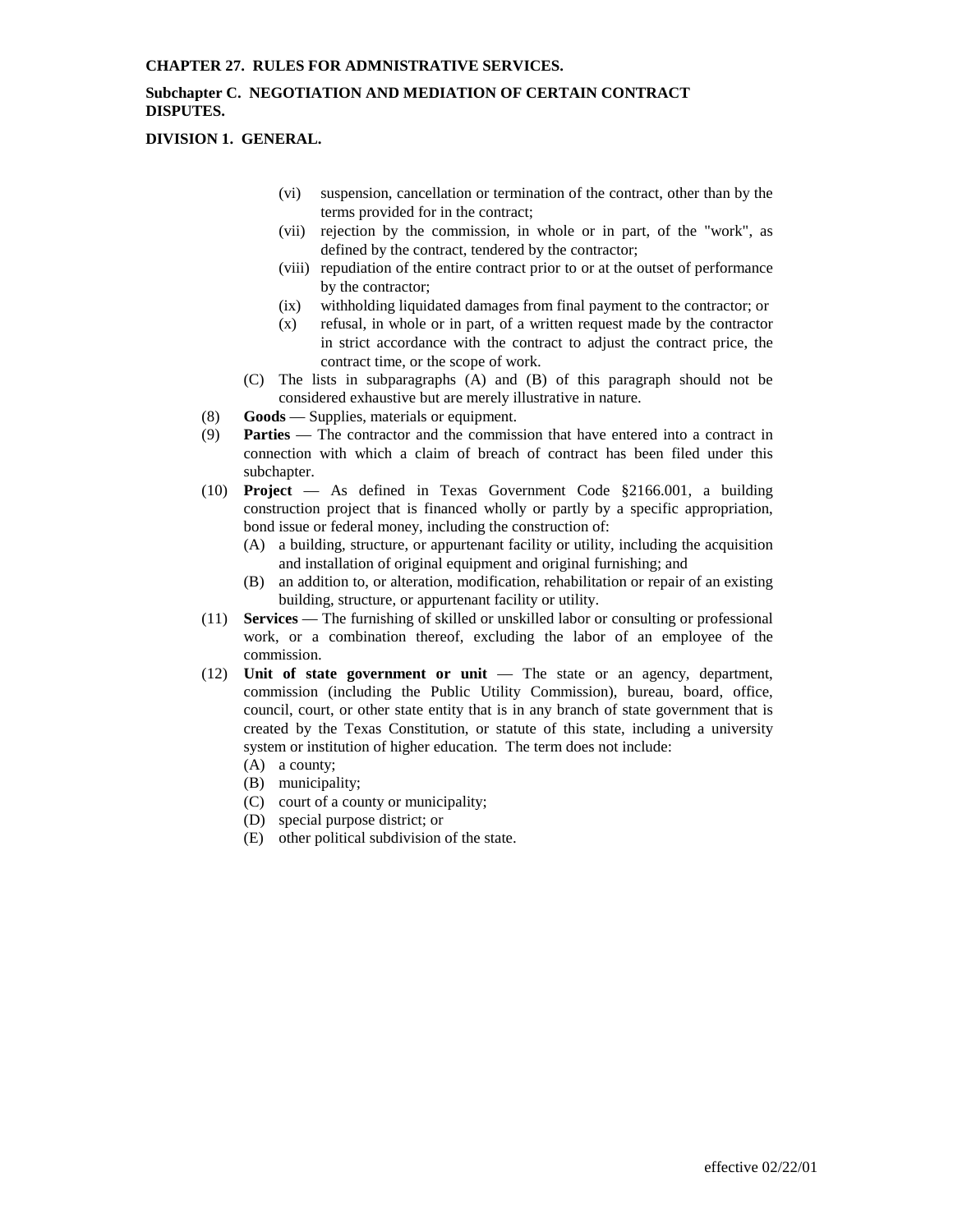# **Subchapter C. NEGOTIATION AND MEDIATION OF CERTAIN CONTRACT DISPUTES.**

**DIVISION 1. GENERAL.**

### **§27.67. Prerequisites to Suit.**

The procedures contained in this subchapter are exclusive and required prerequisites to suit under the Civil Practice &Remedies Code, Chapter 107, and the Texas Government Code, Chapter 2260.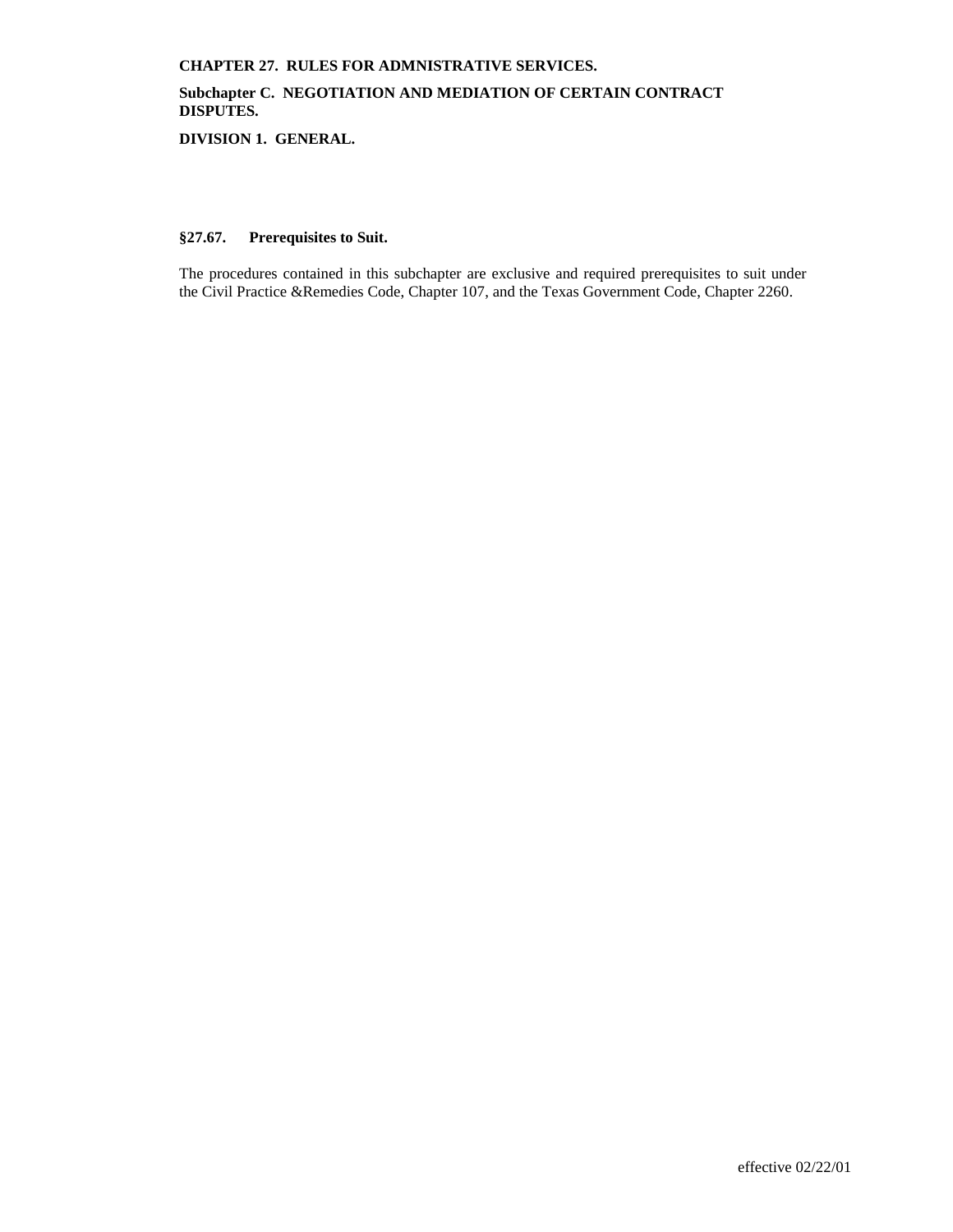# **Subchapter C. NEGOTIATION AND MEDIATION OF CERTAIN CONTRACT DISPUTES.**

**DIVISION 1. GENERAL.**

# **§27.69. Sovereign Immunity.**

This subchapter does not waive the commission's sovereign immunity to suit or liability.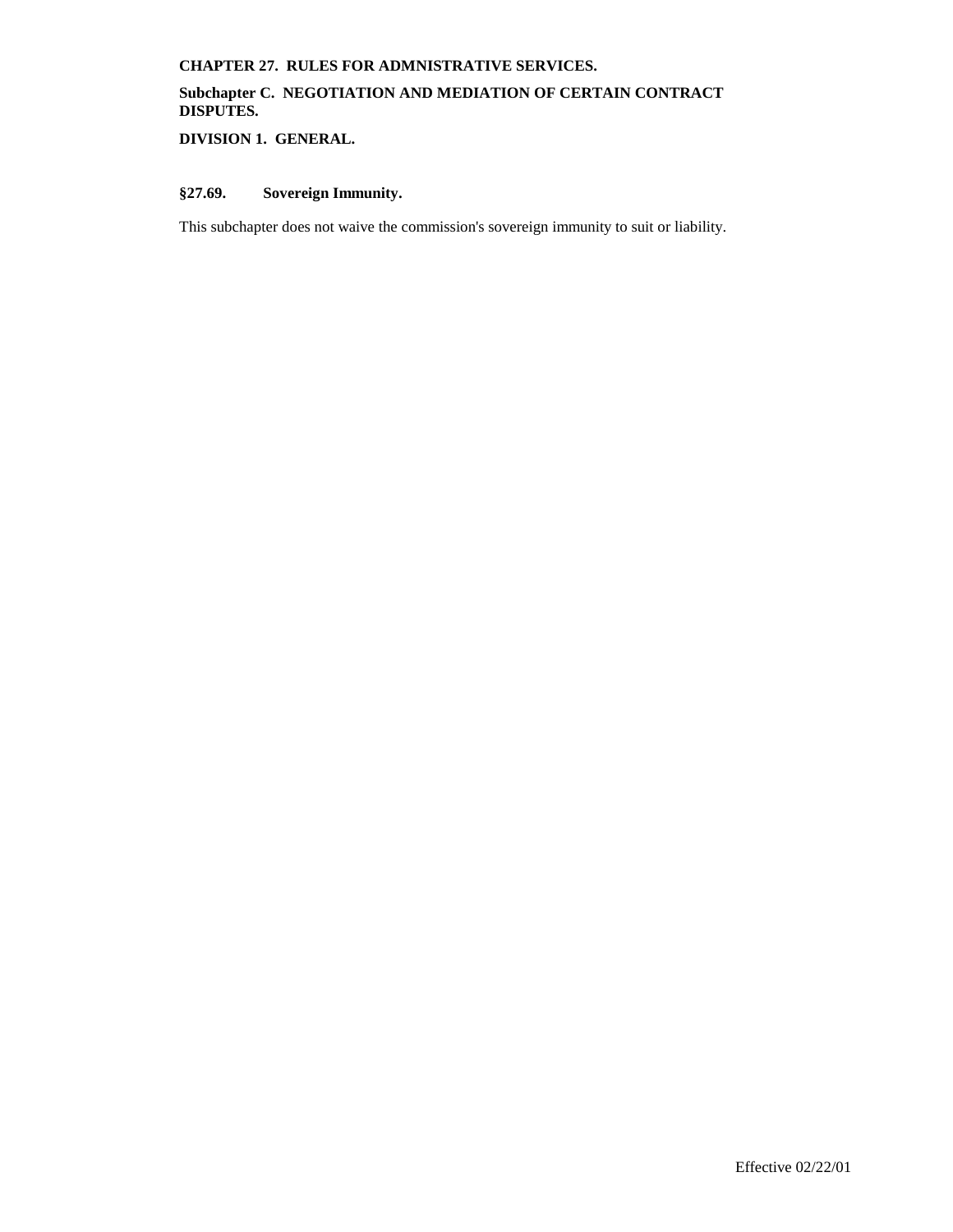# **Subchapter C. NEGOTIATION AND MEDIATION OF CERTAIN CONTRACT DISPUTES.**

### **DIVISION 2. NEGOTIATION OF CONTRACT DISPUTES.**

### **§27.81. Notice of Claim of Breach of Contract.**

- (a) A contractor asserting a claim of breach of contract under the Texas Government Code, Chapter 2260, shall file notice of the claim as provided by this section.
- (b) The notice of claim shall:
	- (1) be in writing and signed by the contractor or the contractor's authorized representative;
	- (2) be delivered by hand, certified mail return receipt requested, or other verifiable delivery service, to the officer of the commission designated in the contract to receive a notice of claim of breach of contract under the Texas Government Code, Chapter 2260; if no person is designated in the contract, the notice shall be delivered to the commission's chief administrative officer, and
	- (3) state in detail:
		- (A) the nature of the alleged breach of contract, including the date of the event that the contractor asserts as the basis of the claim and each contractual provision allegedly breached;
		- (B) a description of damages that resulted from the alleged breach, including the amount and method used to calculate those damages; and
		- (C) the legal theory of recovery, *i.e.*, breach of contract, including the causal relationship between the alleged breach and the damages claimed.
- (c) In addition to the mandatory contents of the notice of claim as required by subsection (b) of this section, the contractor may submit supporting documentation or other tangible evidence to facilitate the commission's evaluation of the contractor's claim.
- (d) The notice of claim shall be delivered no later than 180 days after the date of the event that the contractor asserts as the basis of the claim; provided, however, that a contractor shall deliver notice of a claim that was pending before the commission on August 30, 1999, to the commission no later than February 26, 2000.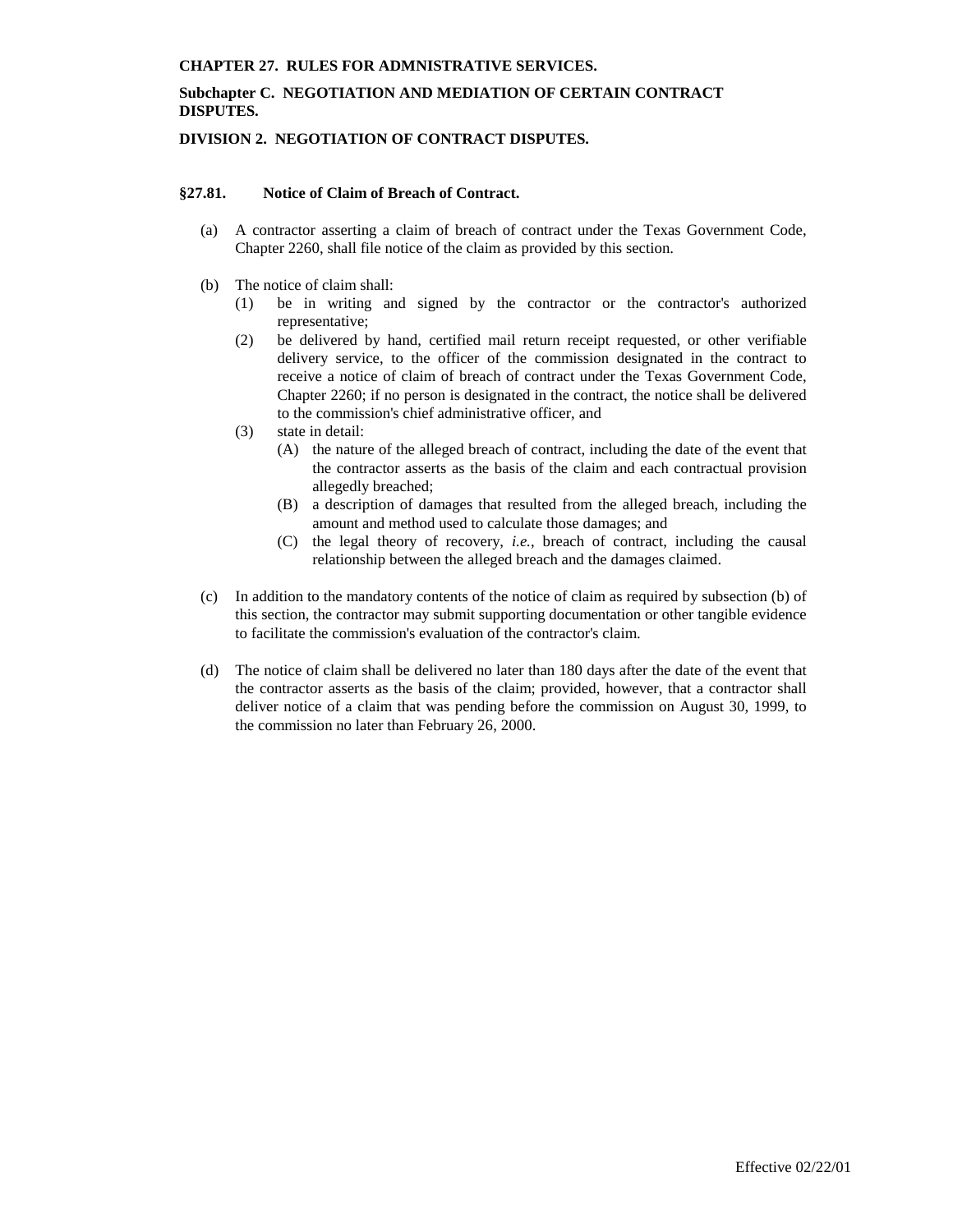# **Subchapter C. NEGOTIATION AND MEDIATION OF CERTAIN CONTRACT DISPUTES.**

### **DIVISION 2. NEGOTIATION OF CONTRACT DISPUTES.**

### **§27.83. Agency Counterclaim.**

- (a) The commission asserting a counterclaim under the Texas Government Code, Chapter 2260, shall file notice of the counterclaim as provided by this section.
- (b) The notice of counterclaim shall:
	- (1) be in writing;
	- (2) be delivered by hand, certified mail return receipt requested or other verifiable delivery service to the contractor or representative of the contractor who signed the notice of claim of breach of contract; and
	- (3) state in detail:
		- (A) the nature of the counterclaim;
		- (B) a description of damages or offsets sought, including the amount and method used to calculate those damages or offsets; and
		- (C) the legal theory supporting the counterclaim.
- (c) In addition to the mandatory contents of the notice of counterclaim required by subsection (b) of this section, the commission may submit supporting documentation or other tangible evidence to facilitate the contractor's evaluation of the commission's counterclaim.
- (d) The notice of counterclaim shall be delivered to the contractor no later than 90 days after the commission's receipt of the contractor's notice of claim.
- (e) Nothing herein precludes the commission from initiating a lawsuit for damages against the contractor in a court of competent jurisdiction.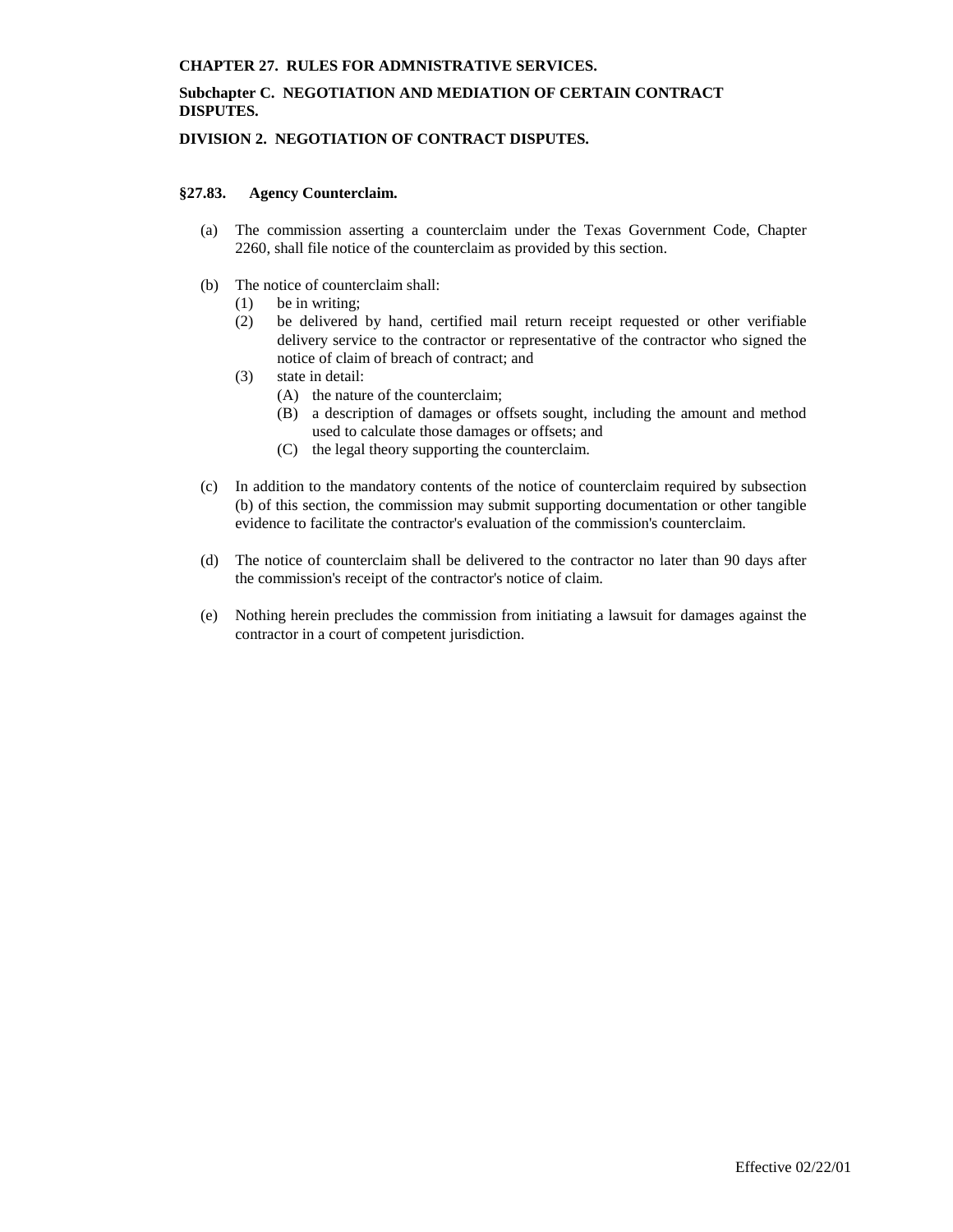## **Subchapter C. NEGOTIATION AND MEDIATION OF CERTAIN CONTRACT DISPUTES.**

### **DIVISION 2. NEGOTIATION OF CONTRACT DISPUTES.**

#### **§27.85. Request for Voluntary Disclosure of Additional Information.**

- (a) Upon the filing of a claim or counterclaim, parties may request to review and copy information in the possession or custody or subject to the control of the other party that pertains to the contract claimed to have been breached, including, without limitation:
	- (1) accounting records;
	- (2) correspondence, including, without limitation, correspondence between the commission and outside consultants it utilized in preparing its bid solicitation or any part thereof or in administering the contract, and correspondence between the contractor and its subcontractors, materialmen, and vendors;
	- (3) schedules;
	- (4) the parties' internal memoranda;
	- (5) documents created by the contractor in preparing its offer to the commission and documents created by the commission in analyzing the offers it received in response to a solicitation.
- (b) Subsection (a) of this section applies to all information in the parties' possession regardless of the manner in which it is recorded, including, without limitation, paper and electronic media.
- (c) The contractor and the commission may seek additional information directly from third parties, including, without limitation, the commission's third party consultants and the contractor's subcontractors.
- (d) Nothing in this section requires any party to disclose the requested information or any matter that is privileged under Texas law.
- (e) Material submitted pursuant to this subsection and claimed to be confidential by the contractor shall be handled pursuant to the requirements of the Public Information Act, Texas Government Code, Chapter 552.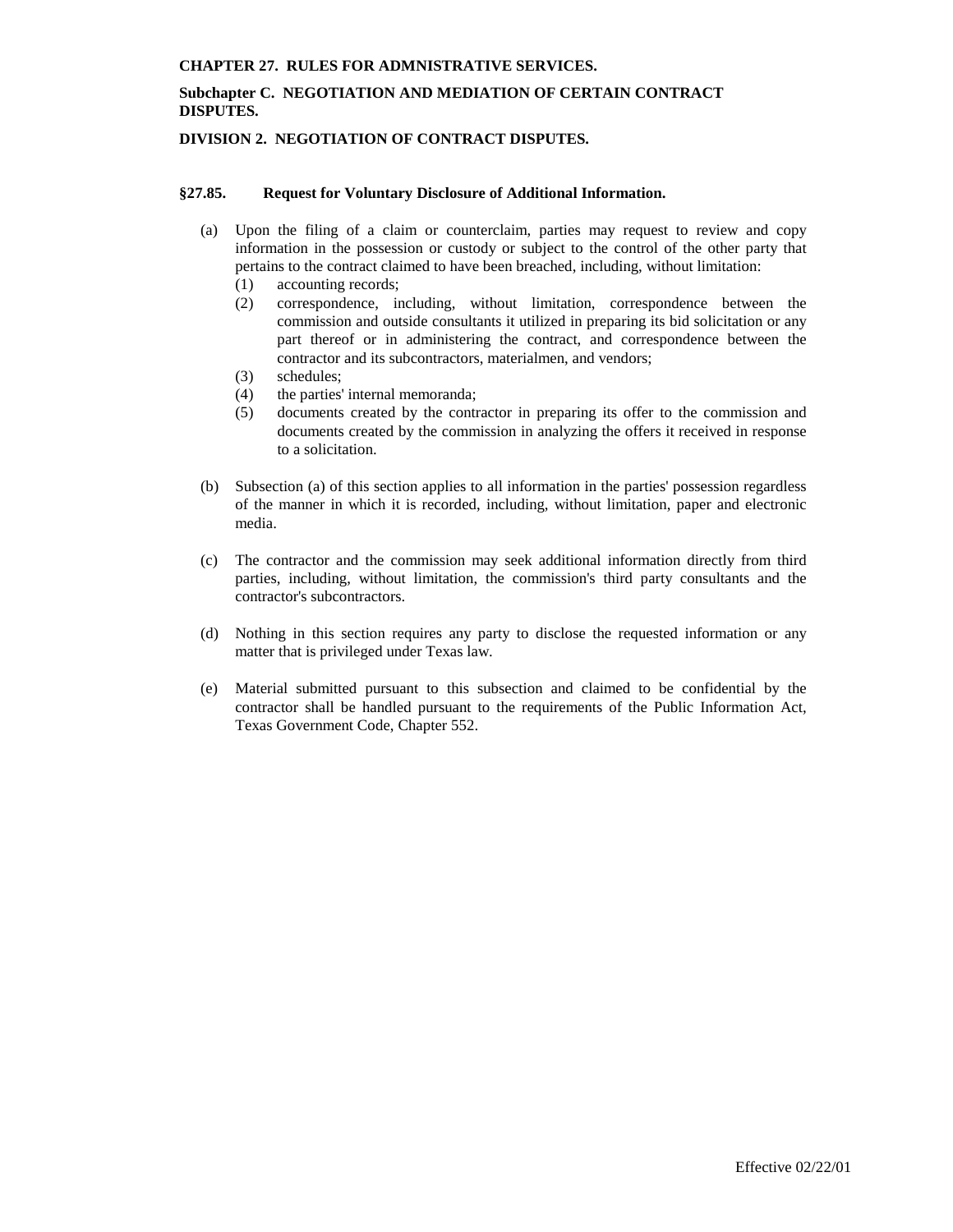# **Subchapter C. NEGOTIATION AND MEDIATION OF CERTAIN CONTRACT DISPUTES.**

**DIVISION 2. NEGOTIATION OF CONTRACT DISPUTES.**

# **§27.87. Duty to Negotiate.**

The parties shall negotiate in accordance with the timetable set forth in §27.89 of this title (relating to Timetable) to attempt to resolve all claims and counterclaims. No party is obligated to settle with the other party as a result of the negotiation.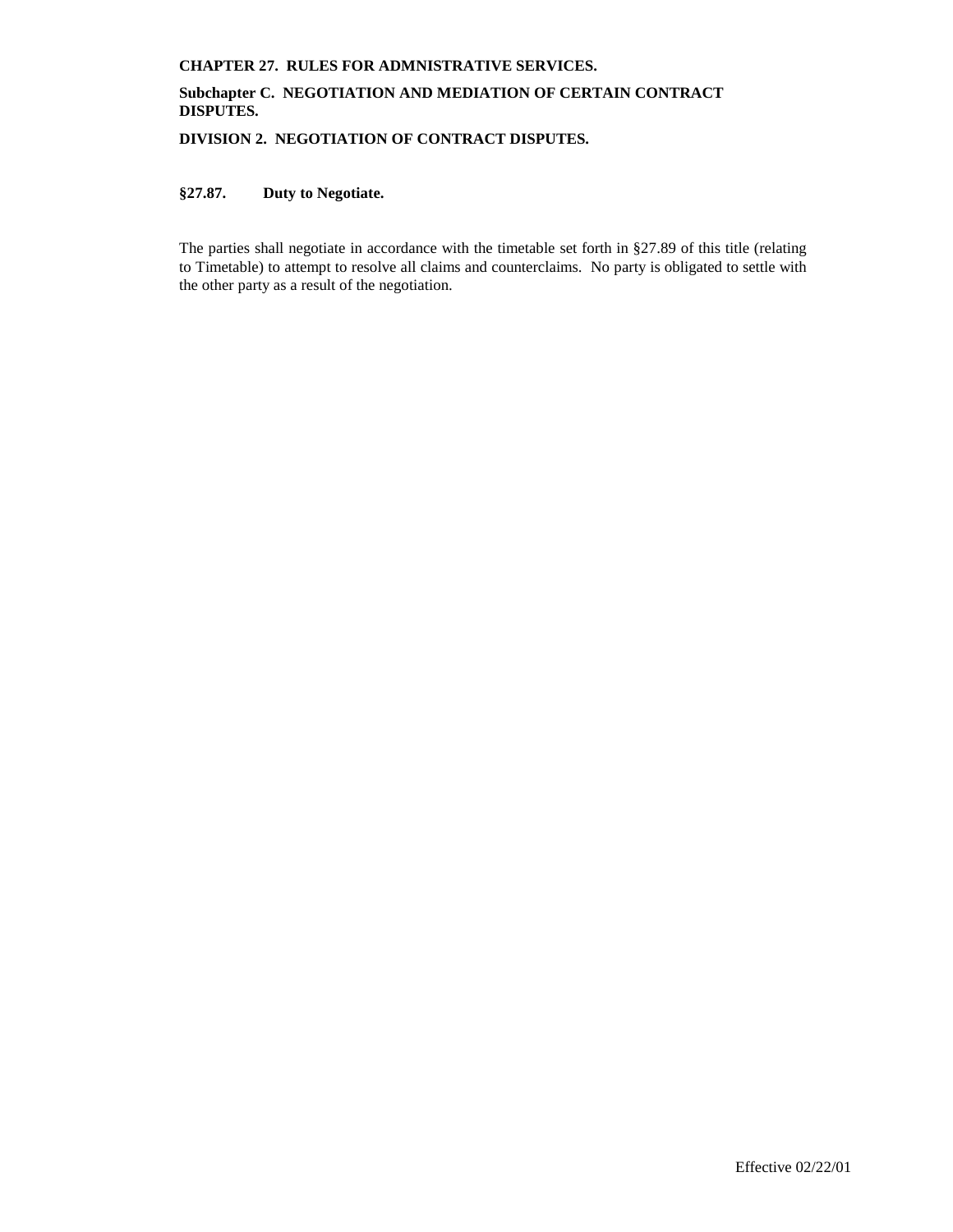# **Subchapter C. NEGOTIATION AND MEDIATION OF CERTAIN CONTRACT DISPUTES.**

### **DIVISION 2. NEGOTIATION OF CONTRACT DISPUTES.**

#### **§27.89. Timetable.**

- (a) Following receipt of a contractor's notice of claim, the chief administrative officer of the commission or other designated representative shall review the contractor's claim(s) and the commission's counterclaim(s), if any, and initiate negotiations with the contractor to attempt to resolve the claim(s) and counterclaim(s).
- (b) Subject to subsection (c) of this section, the parties shall begin negotiations within a reasonable period of time, not to exceed 60 days following the later of:
	- (1) the date of termination of the contract;
	- (2) the completion date, or substantial completion date in the case of construction projects, in the original contract; or
	- (3) the date the commission receives the contractor's notice of claim.
- (c) The commission may delay negotiations until after the 180th day after the date of the event giving rise to the claim of breach of contract by:
	- (1) delivering written notice to the contractor that the commencement of negotiations will be delayed; and
	- (2) delivering written notice to the contractor when the commission is ready to begin negotiations.
- (d) The parties may conduct negotiations according to an agreed schedule as long as they begin negotiations no later than the deadlines set forth in subsections (b) or (c) of this section, whichever is applicable.
- (e) Subject to subsection (f) of this section, the parties shall complete the negotiations that are required by this chapter as a prerequisite to a contractor's request for contested case hearing no later than 270 days after the commission receives the contractor's notice of claim.
- (f) The parties may agree in writing to extend the time for negotiations on or before the 270th day after the commission receives the contractor's notice of claim. The agreement shall be signed by representatives of the parties with authority to bind each respective party and shall provide for the extension of the statutory negotiation period until a date certain. The parties may enter into a series of written extension agreements that comply with the requirements of this section.
- (g) The contractor may request a contested case hearing before the State Office of Administrative Hearings (SOAH) pursuant to §27.99 of this title (relating to Request for Contested Case Hearing) after the 270th day after the commission receives the contractor's notice of claim, or the expiration of any extension agreed to under subsection (f) of this section.
- (h) The parties may agree to mediate the dispute at any time before the 270th day after the commission receives the contractor's notice of claim or before the expiration of any extension agreed to by the parties pursuant to subsection (f) of this section. The mediation shall be governed by Division 3 of this subchapter (relating to Mediation of Contract Disputes).
- (i) Nothing in this section is intended to prevent the parties from agreeing to commence negotiations earlier than the deadlines established in subsections (b) and (c) of this section,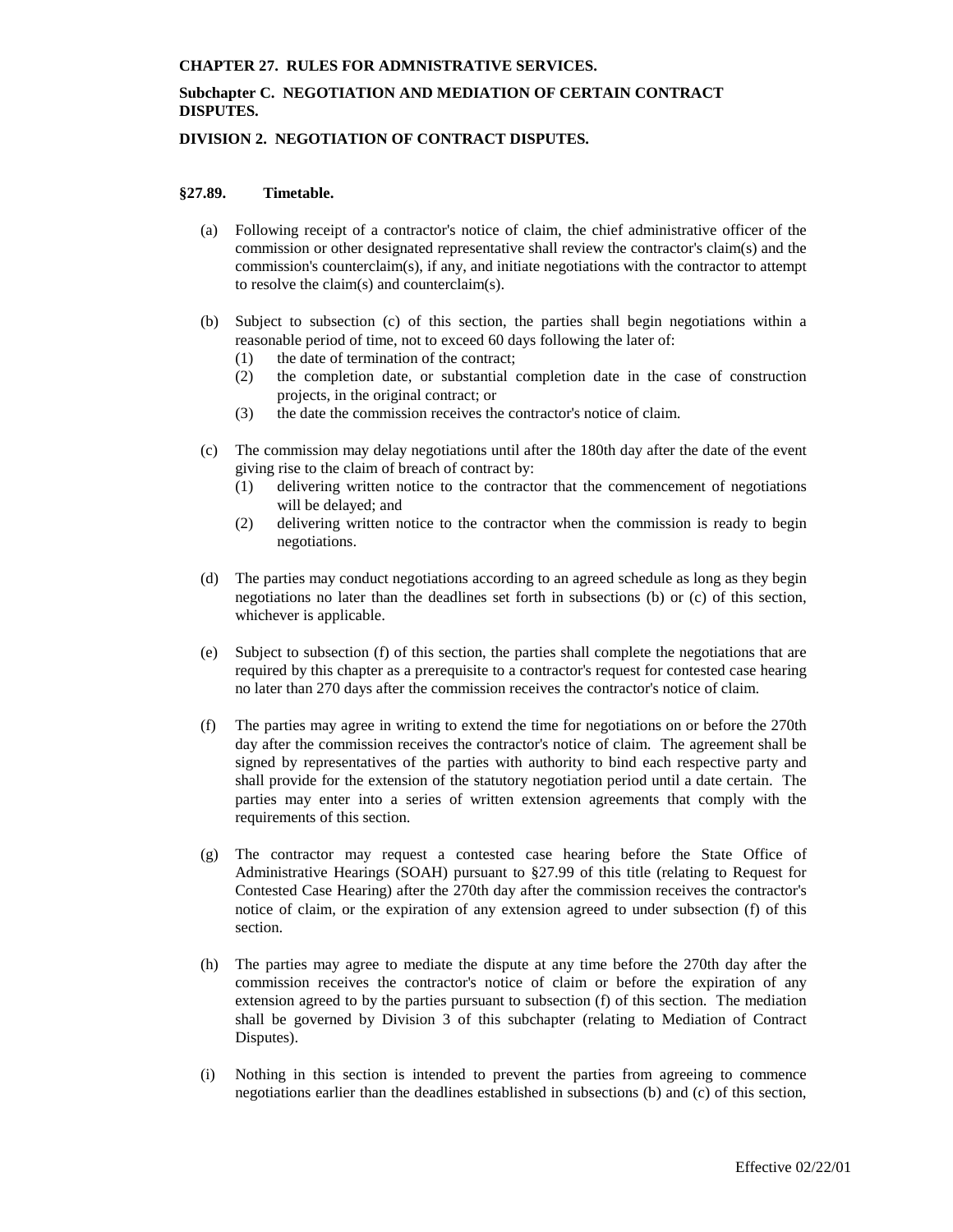# **Subchapter C. NEGOTIATION AND MEDIATION OF CERTAIN CONTRACT DISPUTES.**

# **DIVISION 2. NEGOTIATION OF CONTRACT DISPUTES.**

or from continuing or resuming negotiations after the contractor requests a contested case hearing before SOAH.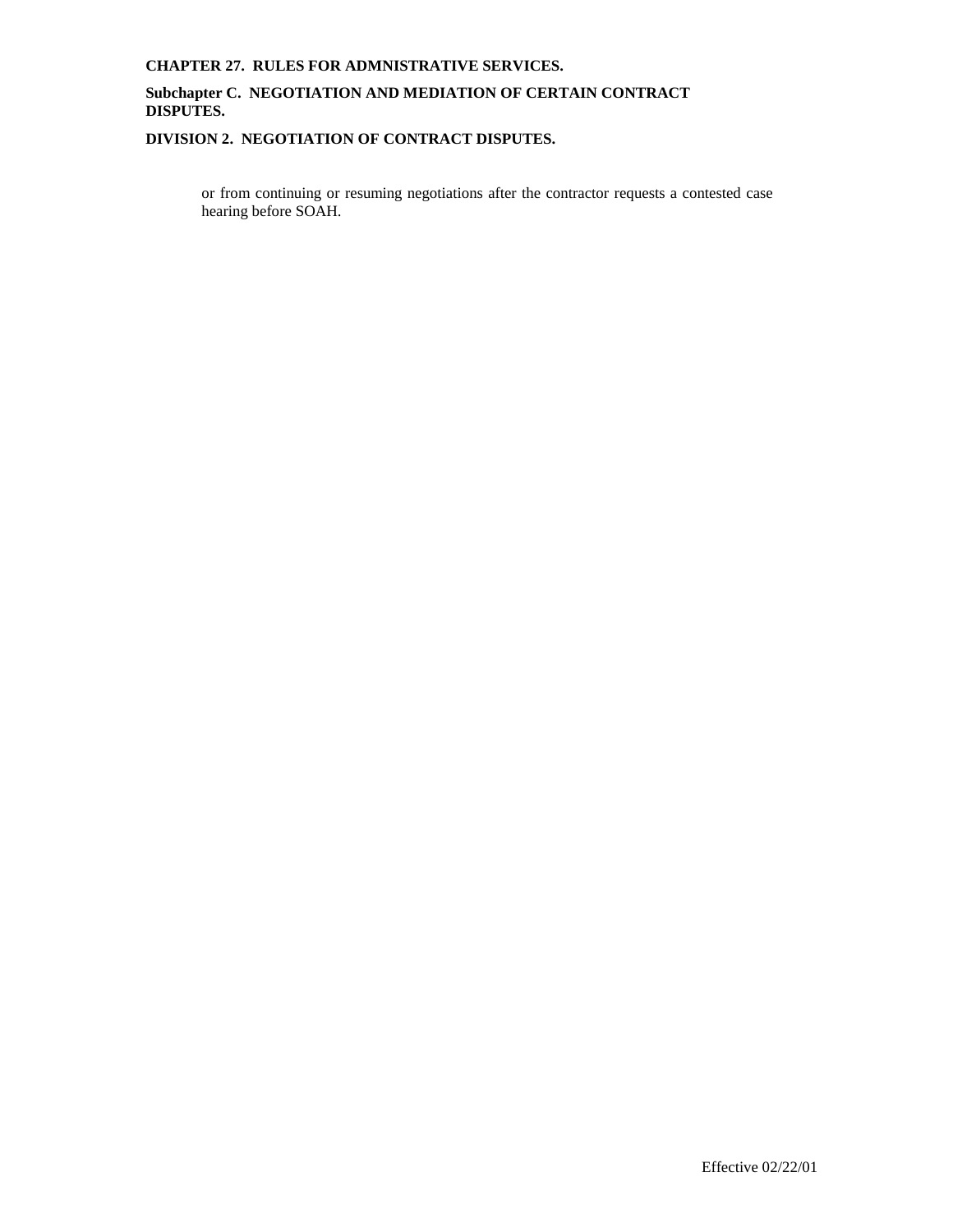# **Subchapter C. NEGOTIATION AND MEDIATION OF CERTAIN CONTRACT DISPUTES.**

### **DIVISION 2. NEGOTIATION OF CONTRACT DISPUTES.**

### **§27.91. Conduct of Negotiation.**

- (a) Negotiation is a consensual bargaining process in which the parties attempt to resolve a claim and counterclaim. A negotiation under this subchapter may be conducted by any method, technique, or procedure authorized under the contract or agreed upon by the parties, including, without limitation, negotiation in person, by telephone, by correspondence, by video conference, or by any other method that permits the parties to identify their respective positions, discuss their respective differences, confer with their respective advisers, exchange offers of settlement, and settle.
- (b) The parties may conduct negotiations with the assistance of one or more neutral third parties. If the parties choose to mediate their dispute, the mediation shall be conducted in accordance with Division 3 of this subchapter (relating to Mediation of Contract Disputes). Parties may choose an assisted negotiation process other than mediation, including without limitation, processes such as those described in Division 4 of this subchapter (relating to Assisted Negotiation Processes).
- (c) To facilitate the meaningful evaluation and negotiation of the claim(s) and any counterclaim(s), the parties may exchange relevant documents that support their respective claims, defenses, counterclaims or positions.
- (d) Material submitted pursuant to this subsection and claimed to be confidential by the contractor shall be handled pursuant to the requirements of the Public Information Act, Texas Government Code, Chapter 552.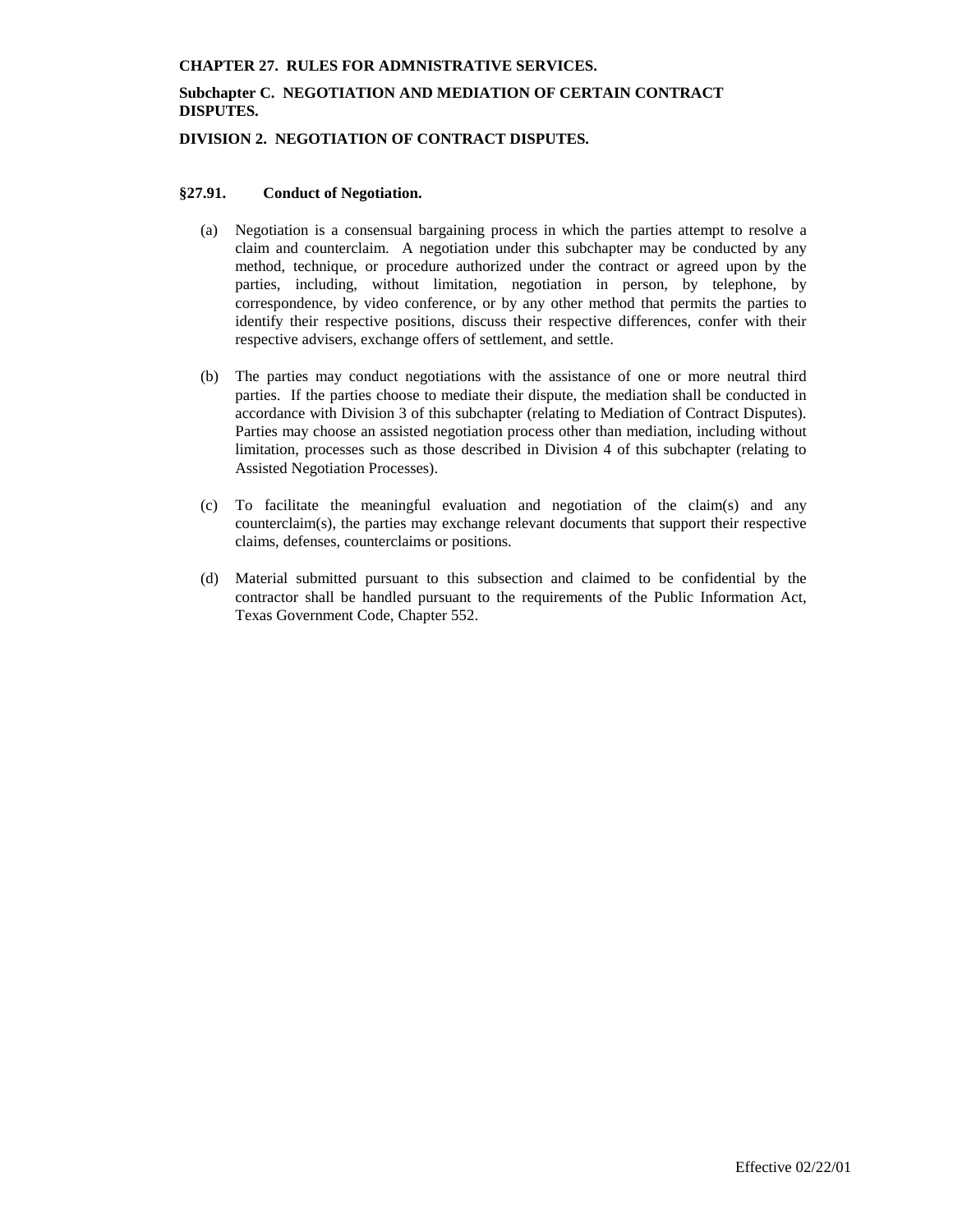# **Subchapter C. NEGOTIATION AND MEDIATION OF CERTAIN CONTRACT DISPUTES.**

**DIVISION 2. NEGOTIATION OF CONTRACT DISPUTES.**

# **§27.93. Settlement Approval Procedures.**

The parties' settlement approval procedures shall be disclosed prior to, or at the beginning of, negotiations. To the extent possible, the parties shall select negotiators who are knowledgeable about the subject matter of the dispute, who are in a position to reach agreement, and who can credibly recommend approval of an agreement.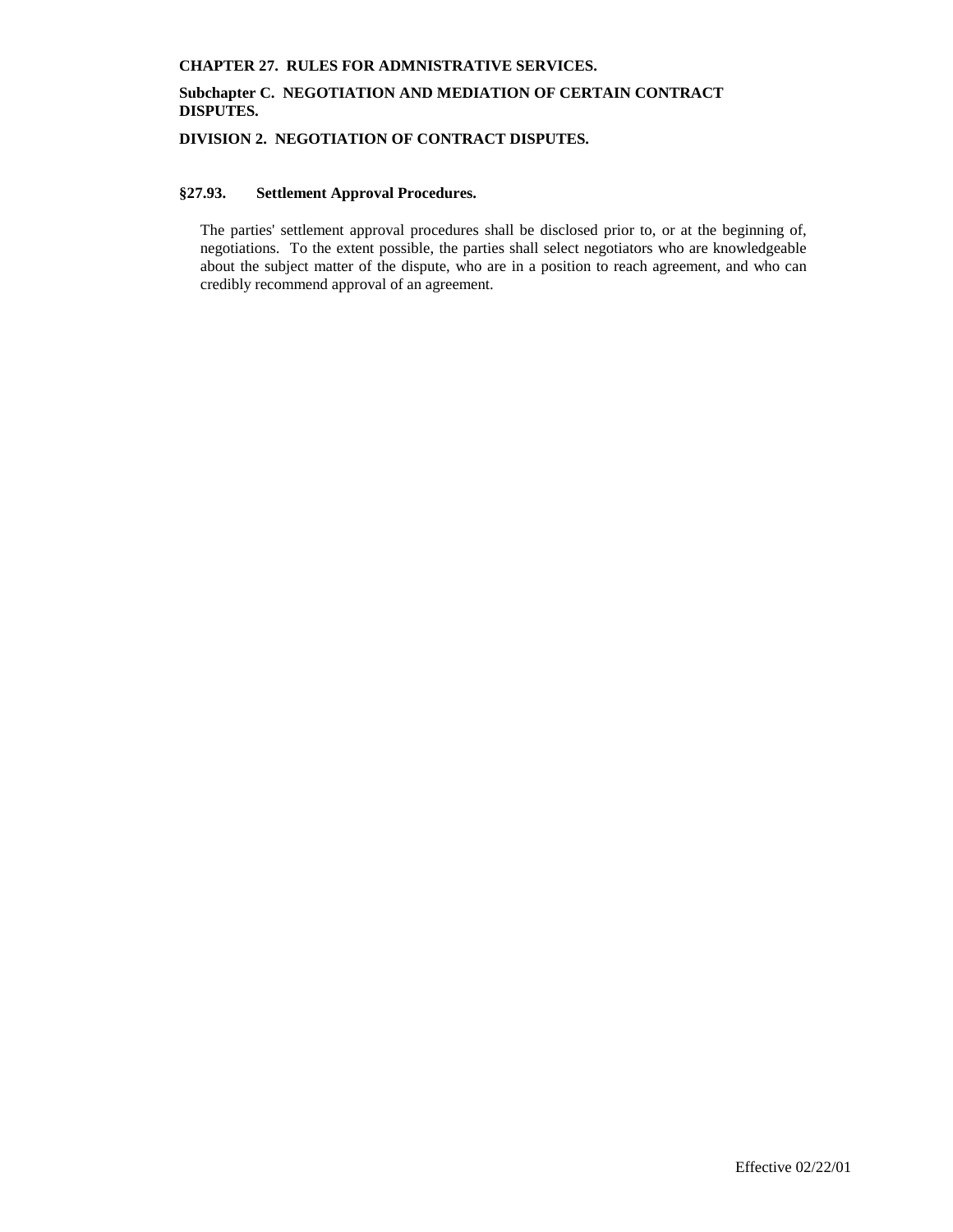# **Subchapter C. NEGOTIATION AND MEDIATION OF CERTAIN CONTRACT DISPUTES.**

**DIVISION 2. NEGOTIATION OF CONTRACT DISPUTES.**

## **§27.95. Settlement Agreement.**

- (a) A settlement agreement may resolve an entire claim or any designated and severable portion of a claim.
- (b) To be enforceable, a settlement agreement must be in writing and signed by representatives of the contractor and the commission who have authority to bind each respective party.
- (c) A partial settlement does not waive a party's rights under the Texas Government Code, Chapter 2260, as to the parts of the claims or counterclaims that are not resolved.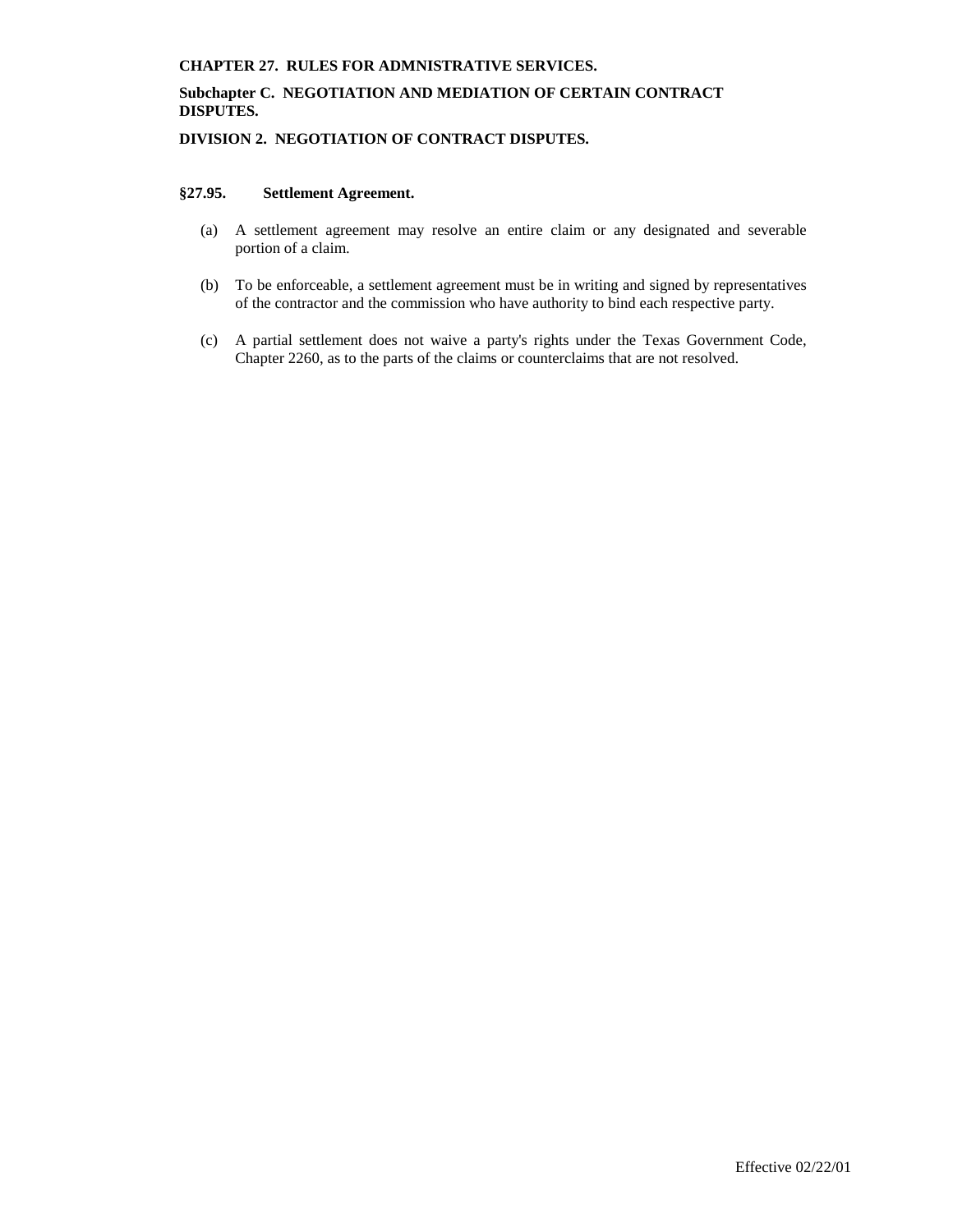# **Subchapter C. NEGOTIATION AND MEDIATION OF CERTAIN CONTRACT DISPUTES.**

**DIVISION 2. NEGOTIATION OF CONTRACT DISPUTES.**

# **§27.97. Costs of Negotiation.**

Unless the parties agree otherwise, each party shall be responsible for its own costs incurred in connection with a negotiation, including, without limitation, the costs of attorney's fees, consultant's fees and expert's fees.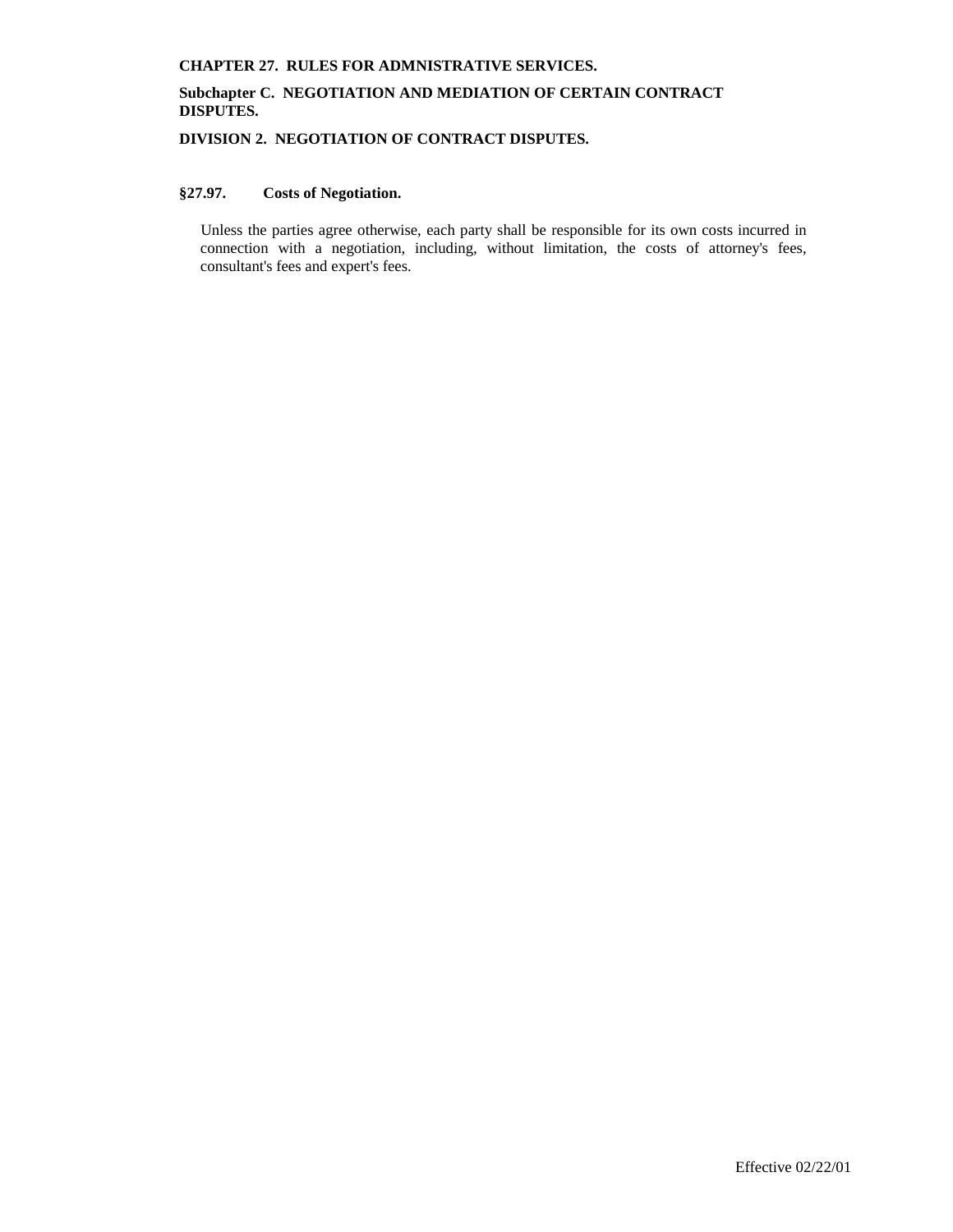# **Subchapter C. NEGOTIATION AND MEDIATION OF CERTAIN CONTRACT DISPUTES.**

### **DIVISION 2. NEGOTIATION OF CONTRACT DISPUTES.**

### **§27.99. Request for Contested Case Hearing.**

- (a) If a claim for breach of contract is not resolved in its entirety through negotiation, mediation or other assisted negotiation process in accordance with this subchapter on or before the 270th day after the commission receives the notice of claim, or after the expiration of any extension agreed to by the parties pursuant to §27.89(f) of this title (relating to Timetable), the contractor may file a request with the commission for a contested case hearing before the State Office of Administrative Hearings (SOAH).
- (b) A request for a contested case hearing shall state the legal and factual basis for the claim, and shall be delivered to the chief administrative officer of the commission or other officer designated in the contract to receive notice within a reasonable time after the 270th day or the expiration of any written extension agreed to pursuant to §27.89(f) of this title.
- (c) The commission shall forward the contractor's request for contested case hearing to SOAH within a reasonable period of time, not to exceed thirty days, after receipt of the request.
- (d) The parties may agree to submit the case to SOAH before the 270th day after the notice of claim is received by the commission if they have achieved a partial resolution of the claim or if an impasse has been reached in the negotiations and proceeding to a contested case hearing would serve the interests of justice.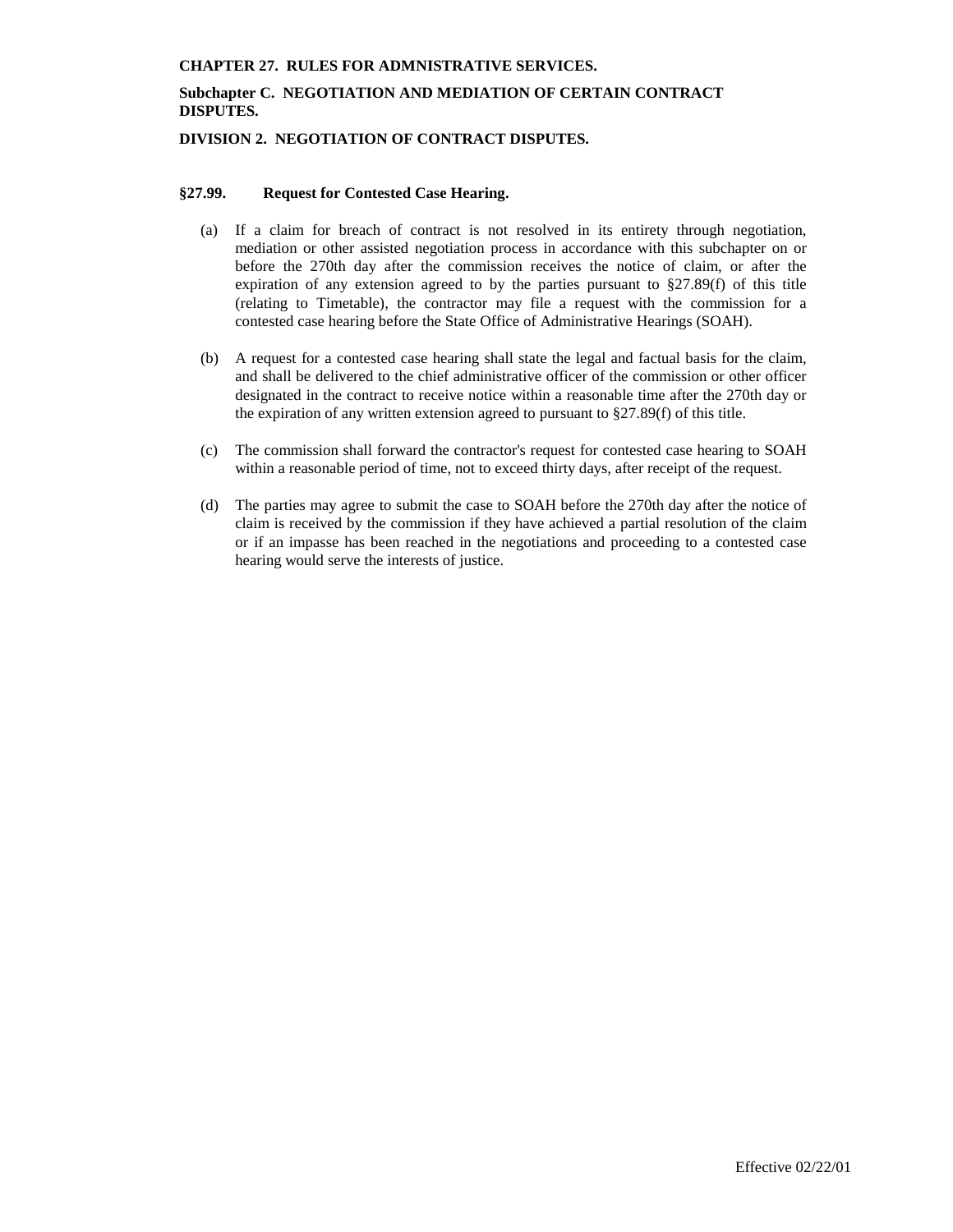# **Subchapter C. NEGOTIATION AND MEDIATION OF CERTAIN CONTRACT DISPUTES.**

**DIVISION 3. MEDIATION OF CONTRACT DISPUTES.**

### **§27.111. Mediation Timetable.**

- (a) The contractor and commission may agree to mediate the dispute at any time before the 270th day after the commission receives a notice of claim of breach of contract, or before the expiration of any extension agreed to by the parties in writing.
- (b) A contractor and the commission may mediate the dispute even after the case has been referred to the State Office of Administrative Hearings (SOAH) for a contested case. SOAH may also refer a contested case for mediation pursuant to its own rules and guidelines, whether or not the parties have previously attempted mediation.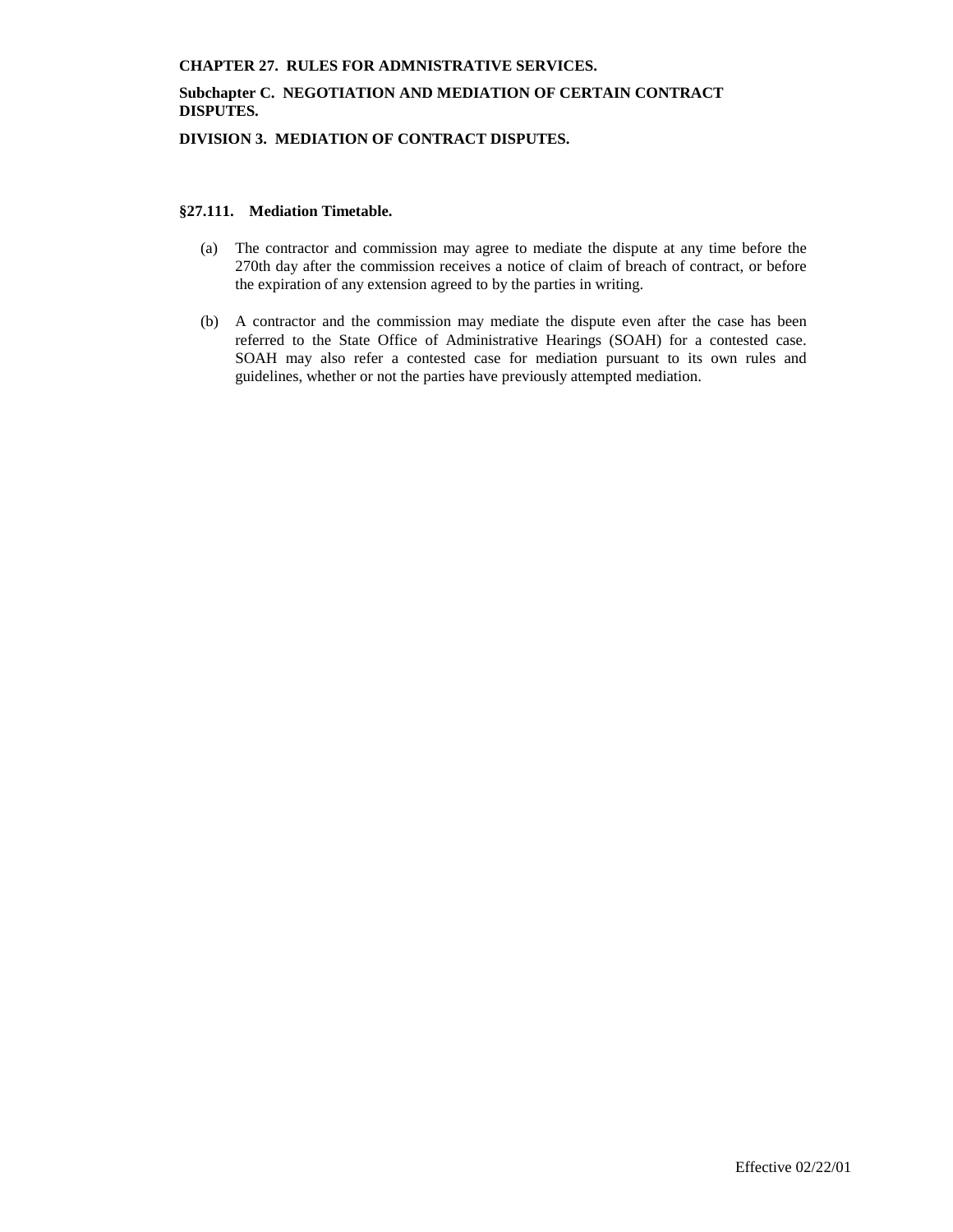# **Subchapter C. NEGOTIATION AND MEDIATION OF CERTAIN CONTRACT DISPUTES.**

**DIVISION 3. MEDIATION OF CONTRACT DISPUTES.**

### **§27.113. Conduct of Mediation.**

- (a) Mediation is a consensual process in which an impartial third party, the mediator, facilitates communication between the parties to promote reconciliation, settlement, or understanding among them. A mediator may not impose his/her own judgment on the issues for that of the parties. The mediator must be acceptable to both parties.
- (b) The mediation is subject to the provisions of the Governmental Dispute Resolution Act, Texas Government Code, Chapter 2009. For purposes of this subchapter, "mediation" is assigned the meaning set forth in the Civil Practice and Remedies Code, §154.023.
- (c) To facilitate a meaningful opportunity for settlement, the parties shall, to the extent possible, select representatives who are knowledgeable about the dispute, who are in a position to reach agreement, or who can credibly recommend approval of an agreement.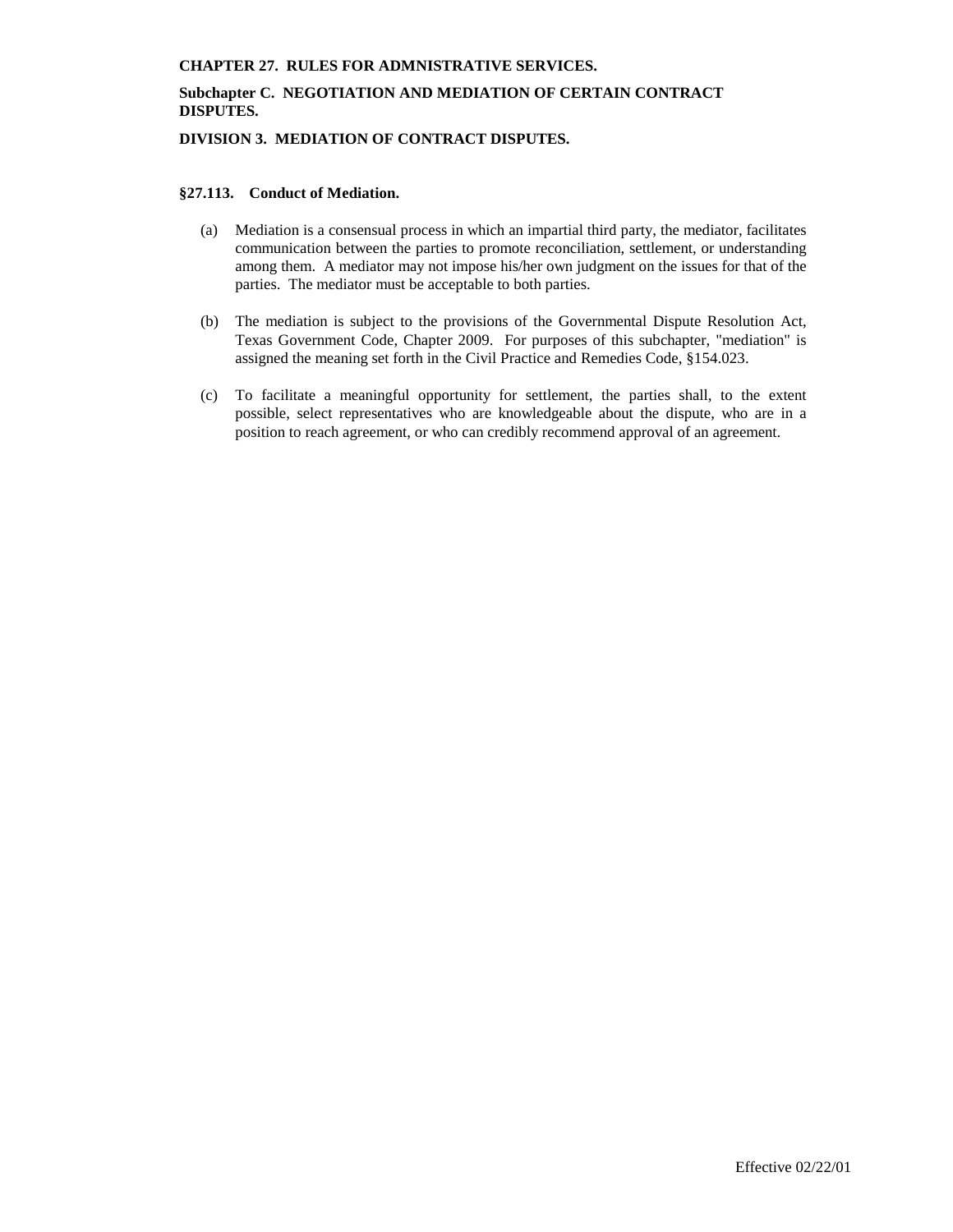# **Subchapter C. NEGOTIATION AND MEDIATION OF CERTAIN CONTRACT DISPUTES.**

## **DIVISION 3. MEDIATION OF CONTRACT DISPUTES.**

### **§27.115. Agreement to Mediate.**

- (a) Parties may agree to use mediation as an option to resolve a breach of contract claim at the time they enter into the contract and include a contractual provision to do so. The parties may mediate a breach of contract claim even absent a contractual provision to do so if both parties agree.
- (b) Any agreement to mediate should include consideration of the following factors:
	- (1) The source of the mediator. Potential sources of mediators include governmental officers or employees who are qualified as mediators under Civil Practice and Remedies Code, §154.052, private mediators, the State Office of Administrative Hearings (SOAH), the Center for Public Policy Dispute Resolution at The University of Texas School of Law, an alternative dispute resolution system created under Civil Practice and Remedies Code, Chapter 152, or another state or federal agency or through a pooling agreement with several state agencies. Before naming a mediator source in a contract, the parties will contact the mediator source to be sure that it is willing to serve in that capacity. In selecting a mediator, the parties will use the qualifications set forth in subsection §27.117 of this title (relating to Qualifications and Immunity of the Mediator).
	- (2) The time period for the mediation. The parties will allow enough time in which to make arrangements with the mediator and attending parties to schedule the mediation, to attend and participate in the mediation, and to complete any settlement approval procedures necessary to achieve final settlement. While this time frame can vary according to the needs and schedules of the mediator and parties, it is important that the parties allow adequate time for the process.
	- (3) The location of the mediation.
	- (4) Allocation of costs of the mediator.
	- (5) The identification of representatives who will attend the mediation on behalf of the parties, if possible, by name or position within the commission or contracting entity.
	- (6) The settlement approval process in the event the parties reach agreement at the mediation.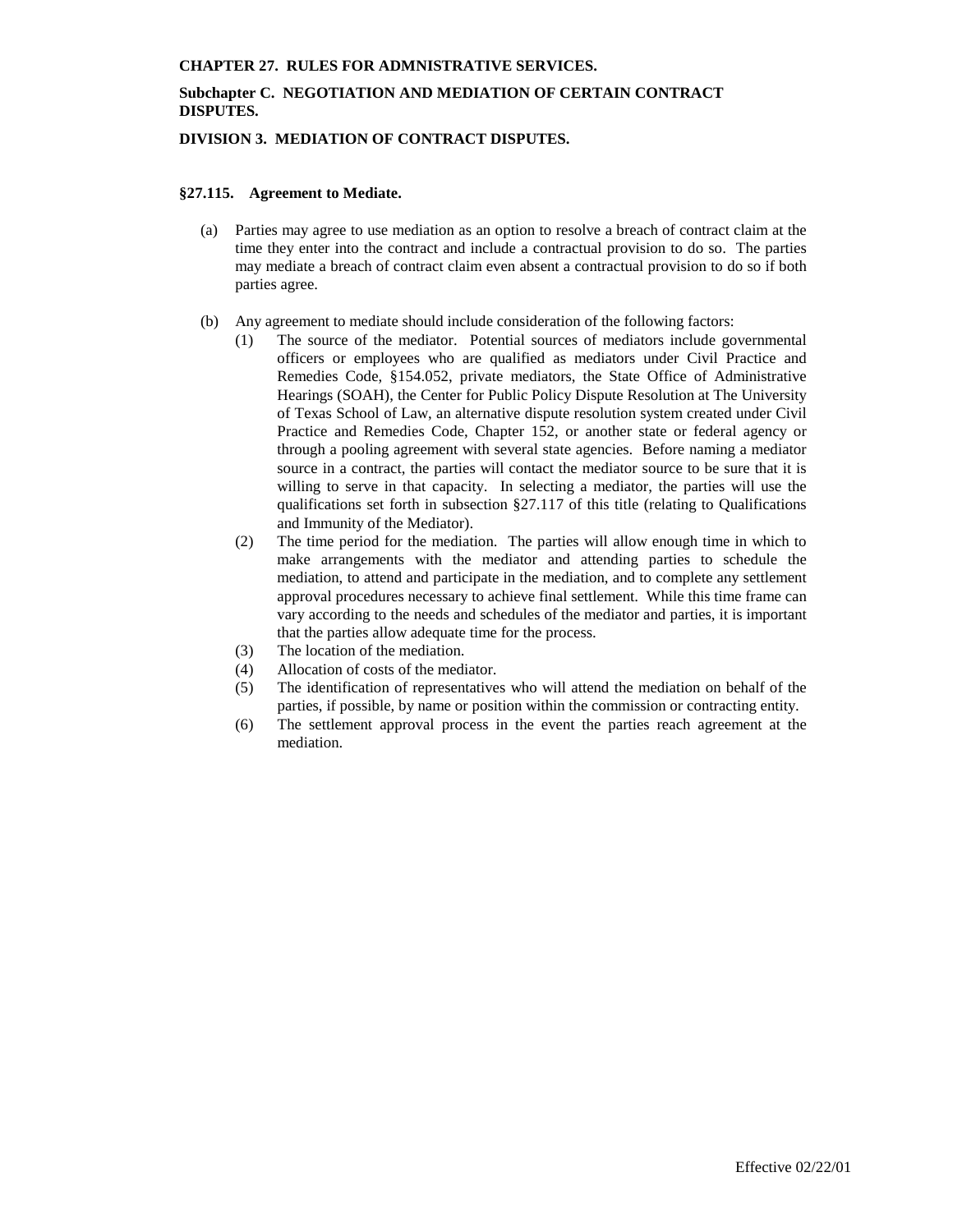# **Subchapter C. NEGOTIATION AND MEDIATION OF CERTAIN CONTRACT DISPUTES.**

# **DIVISION 3. MEDIATION OF CONTRACT DISPUTES.**

### **§27.117. Qualifications and Immunity of the Mediator.**

- (a) The mediator shall possess the qualifications required under Civil Practice and Remedies Code, §154.052, be subject to the standards and duties prescribed by Civil Practice and Remedies Code, §154.053, and have the qualified immunity prescribed by Civil Practice and Remedies Code, §154.055, if applicable.
- (b) The parties will decide whether, and to what extent, knowledge of the subject matter and experience in mediation would be advisable for the mediator.
- (c) The parties will obtain from the prospective mediator the ethical standards that will govern the mediation.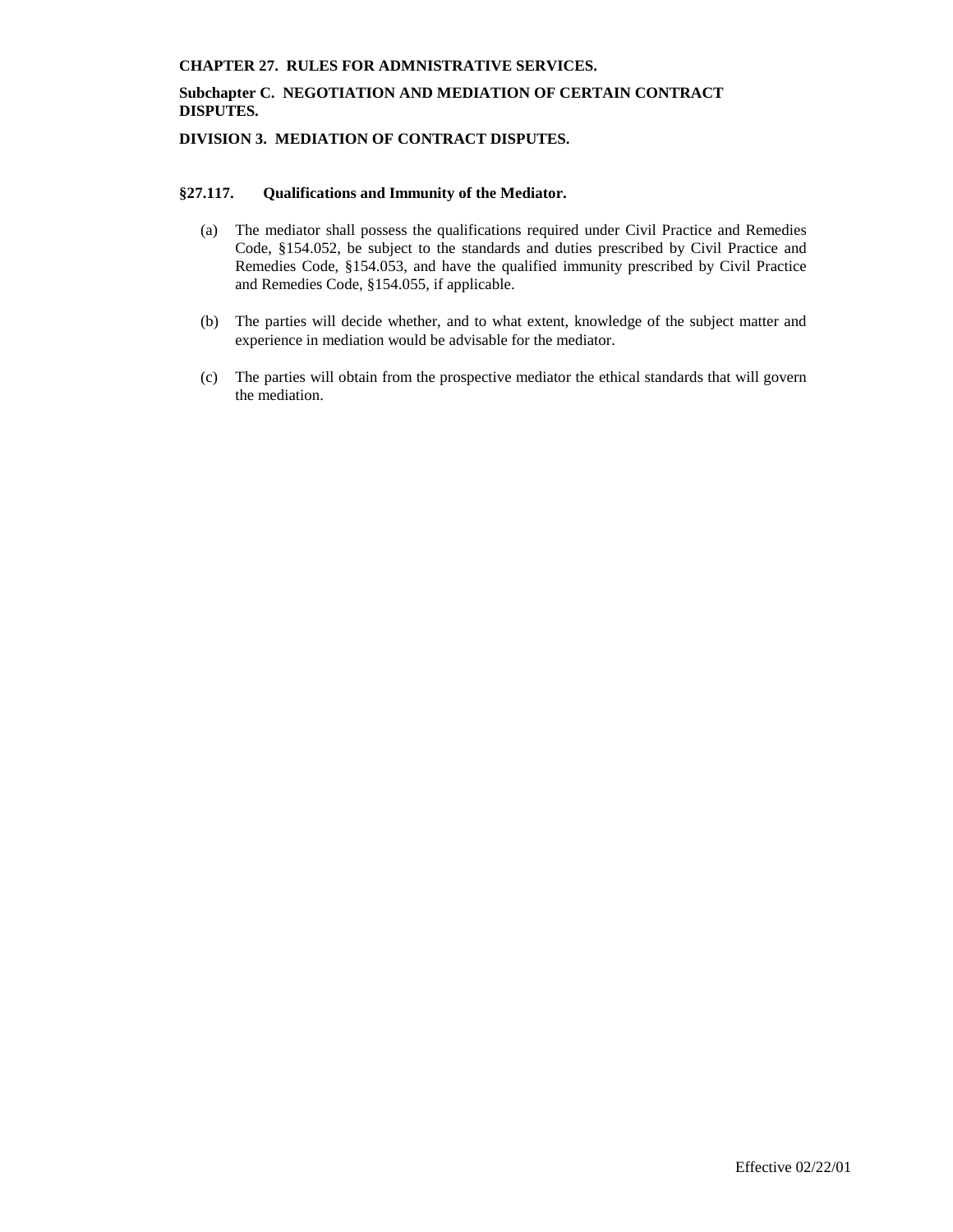# **Subchapter C. NEGOTIATION AND MEDIATION OF CERTAIN CONTRACT DISPUTES.**

# **DIVISION 3. MEDIATION OF CONTRACT DISPUTES.**

# **§27.119. Confidentiality of Mediation and Final Settlement Agreement.**

- (a) A mediation conducted under Division 3 of this subchapter is confidential in accordance with Texas Government Code, §2009.054.
- (b) The confidentiality of a final settlement agreement to which the commission is a signatory that is reached as a result of the mediation is governed by Texas Government Code, Chapter 552.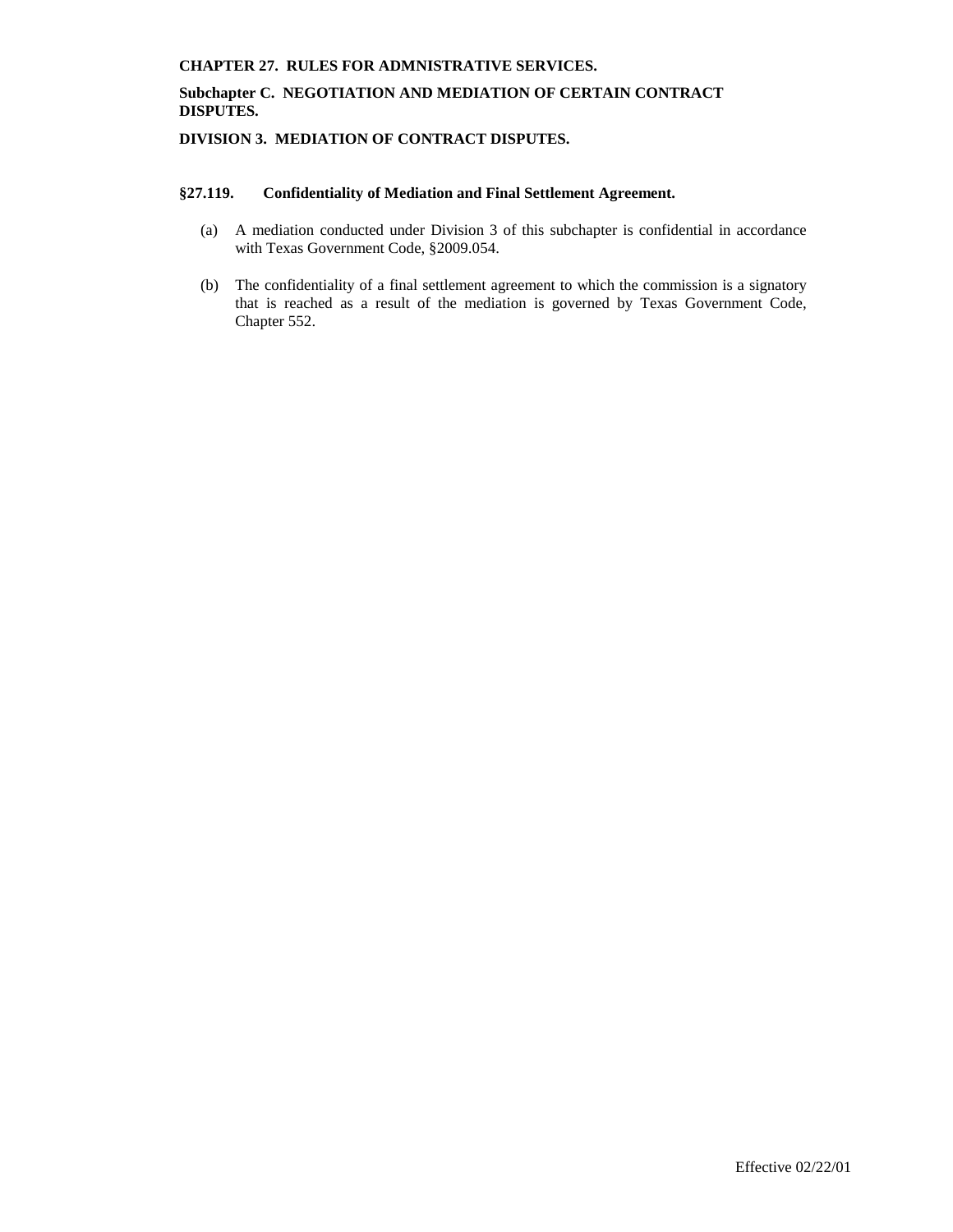# **Subchapter C. NEGOTIATION AND MEDIATION OF CERTAIN CONTRACT DISPUTES.**

**DIVISION 3. MEDIATION OF CONTRACT DISPUTES.**

### **§27.121. Costs of Mediation.**

Unless the contractor and the commission agree otherwise, each party shall be responsible for its own costs incurred in connection with the mediation, including costs of document reproduction for documents requested by such party, attorney's fees, and consultant or expert fees. The costs of the mediation process itself shall be divided equally between the parties.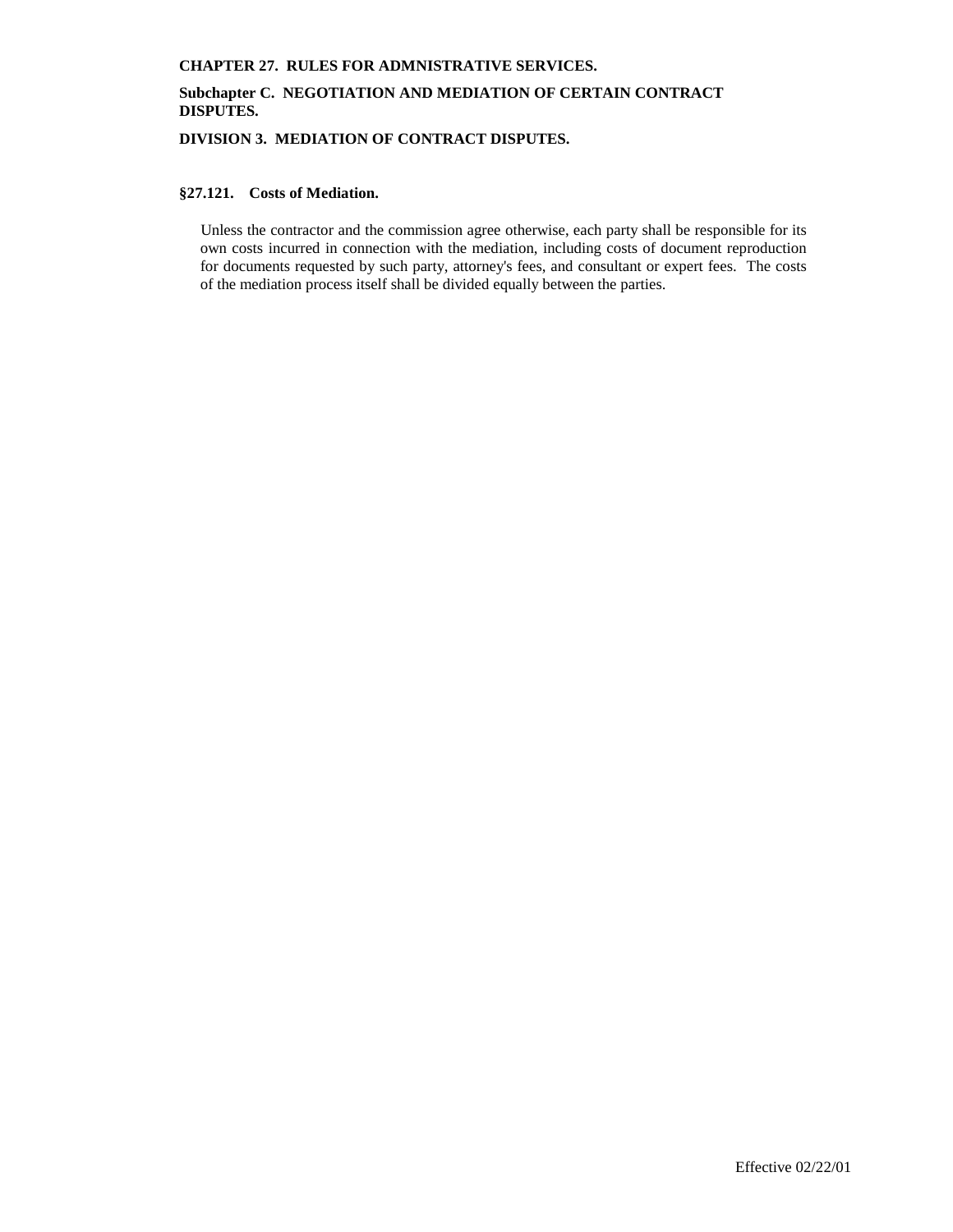# **Subchapter C. NEGOTIATION AND MEDIATION OF CERTAIN CONTRACT DISPUTES.**

**DIVISION 3. MEDIATION OF CONTRACT DISPUTES.**

# **§27.123. Settlement Approval Procedures.**

The parties prior to the mediation shall disclose the parties' settlement approval procedures. To the extent possible, the parties shall select representatives who are knowledgeable about the subject matter of the dispute, who are in a position to reach agreement, and who can credibly recommend approval of an agreement.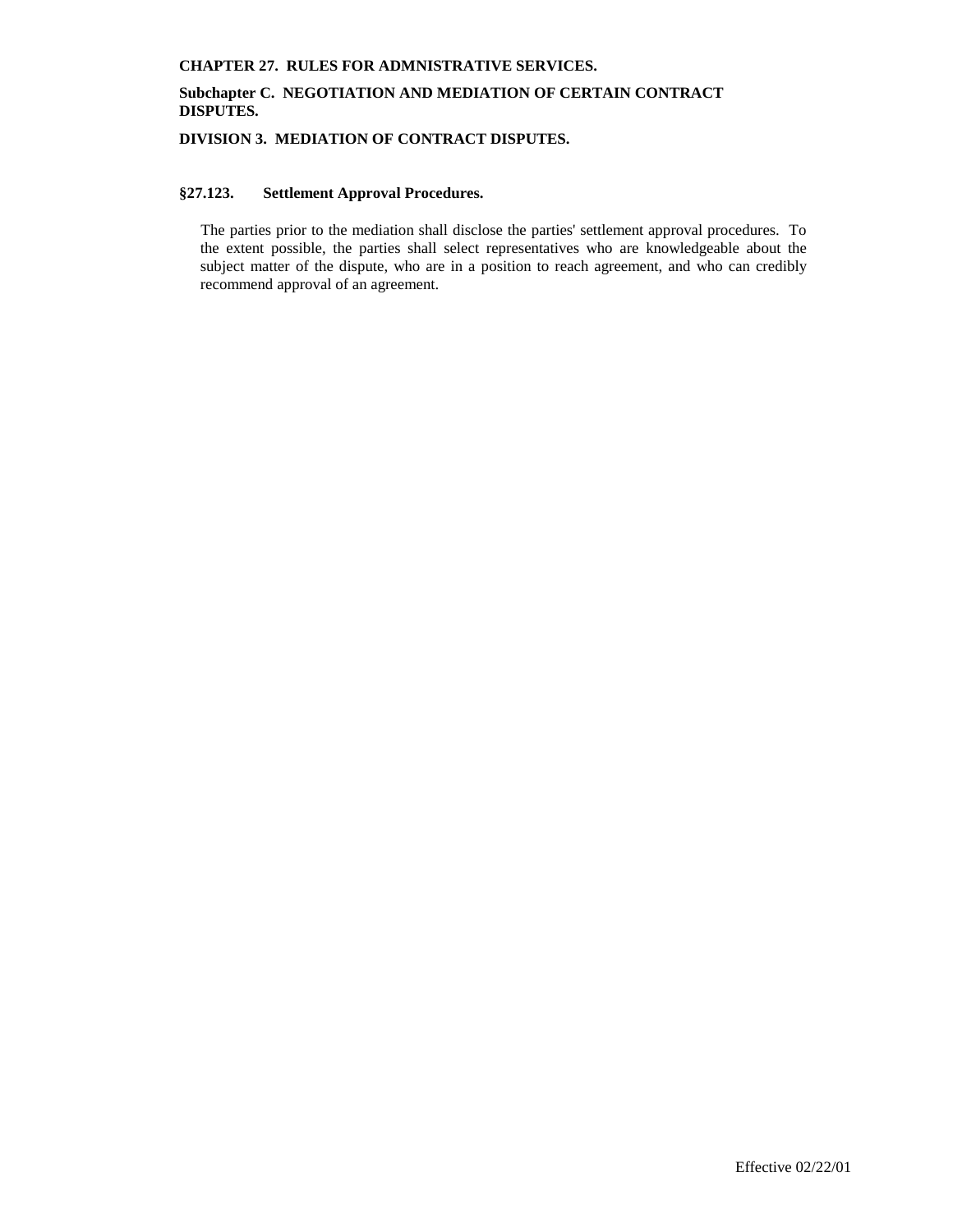# **Subchapter C. NEGOTIATION AND MEDIATION OF CERTAIN CONTRACT DISPUTES.**

**DIVISION 3. MEDIATION OF CONTRACT DISPUTES.**

# **§27.125. Initial Settlement Agreement.**

Any settlement agreement reached during the mediation shall be signed by the representatives of the contractor and the commission, and shall describe any procedures required to be followed by the parties in connection with final approval of the agreement.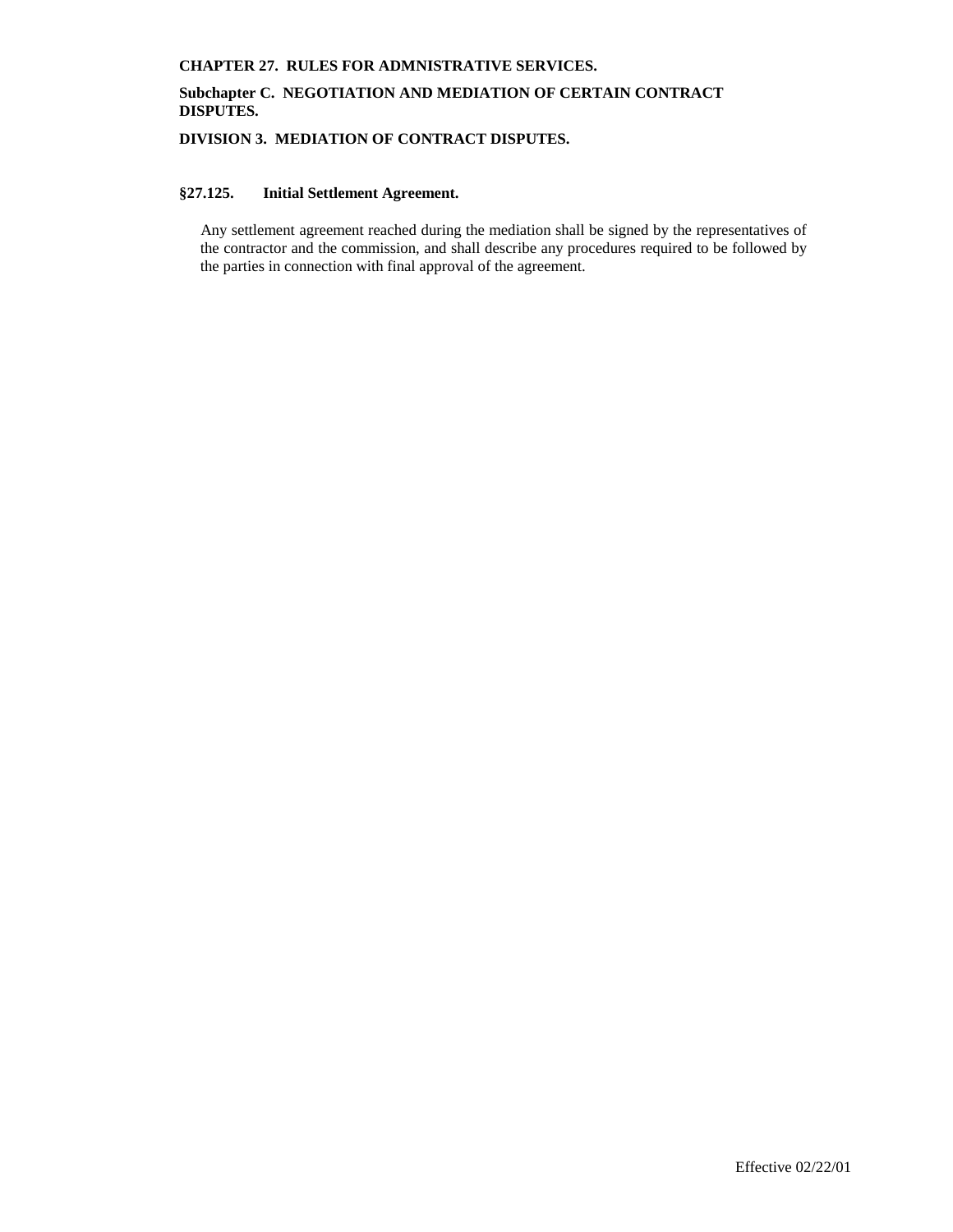# **Subchapter C. NEGOTIATION AND MEDIATION OF CERTAIN CONTRACT DISPUTES.**

## **DIVISION 3. MEDIATION OF CONTRACT DISPUTES.**

### **§27.127. Final Settlement Agreement.**

- (a) A final settlement agreement reached during, or as a result of mediation, that resolves an entire claim or any designated and severable portion of a claim shall be in writing and signed by representatives of the contractor and the commission who have authority to bind each respective party.
- (b) If the settlement agreement does not resolve all issues raised by the claim and counterclaim, the agreement shall identify the issues that are not resolved.
- (c) A partial settlement does not waive a contractor's rights under the Texas Government Code, Chapter 2260, as to the parts of the claim that are not resolved.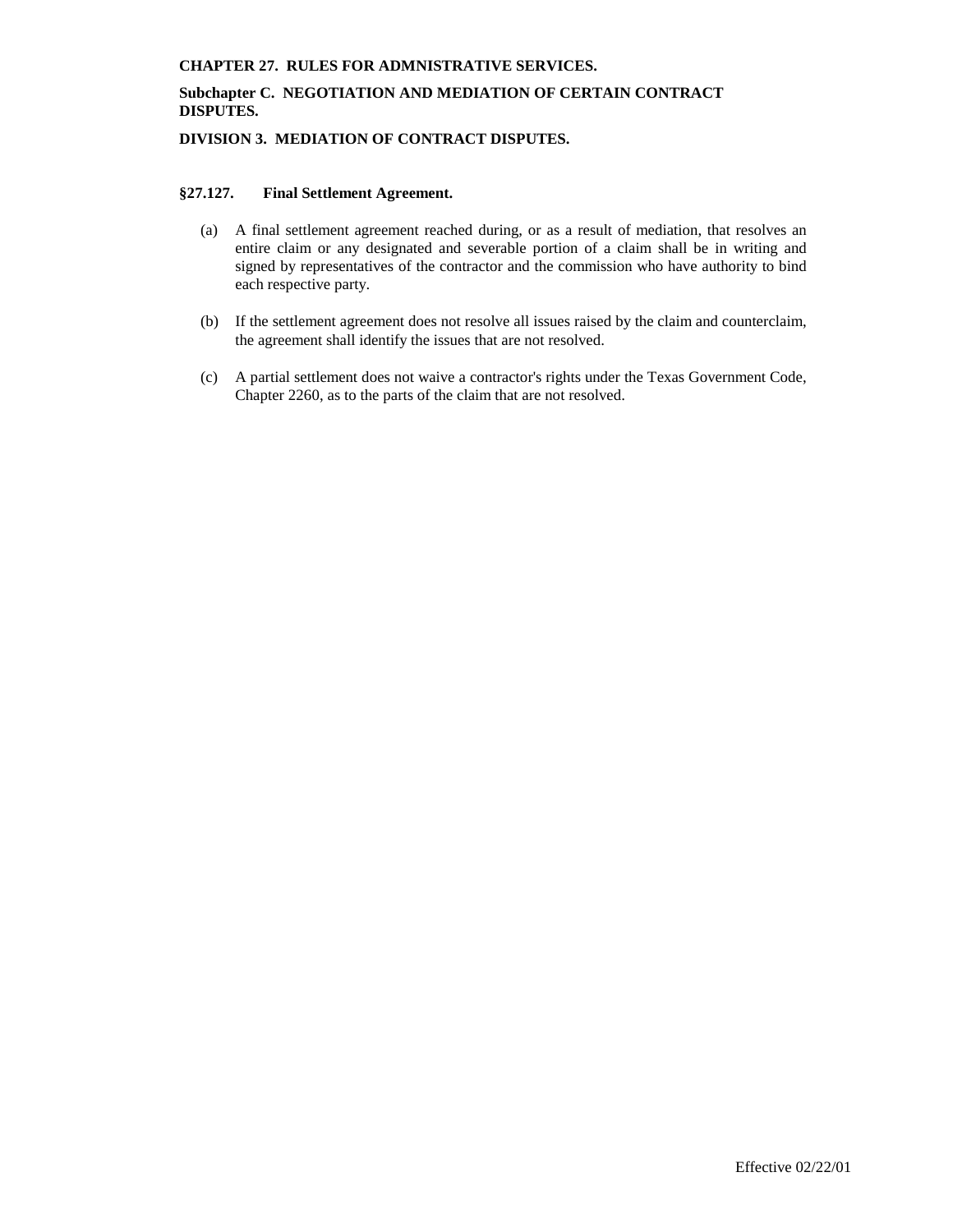# **Subchapter C. NEGOTIATION AND MEDIATION OF CERTAIN CONTRACT DISPUTES.**

**DIVISION 3. MEDIATION OF CONTRACT DISPUTES.**

### **§27.129. Referral to the State Office of Administrative Hearings (SOAH).**

If mediation does not resolve all issues raised by the claim, the contractor may request that the claim be referred to SOAH by the commission. Nothing in these rules prohibits the contractor and commission from mediating their dispute after the case has been referred for contested case hearing, subject to the rules of SOAH.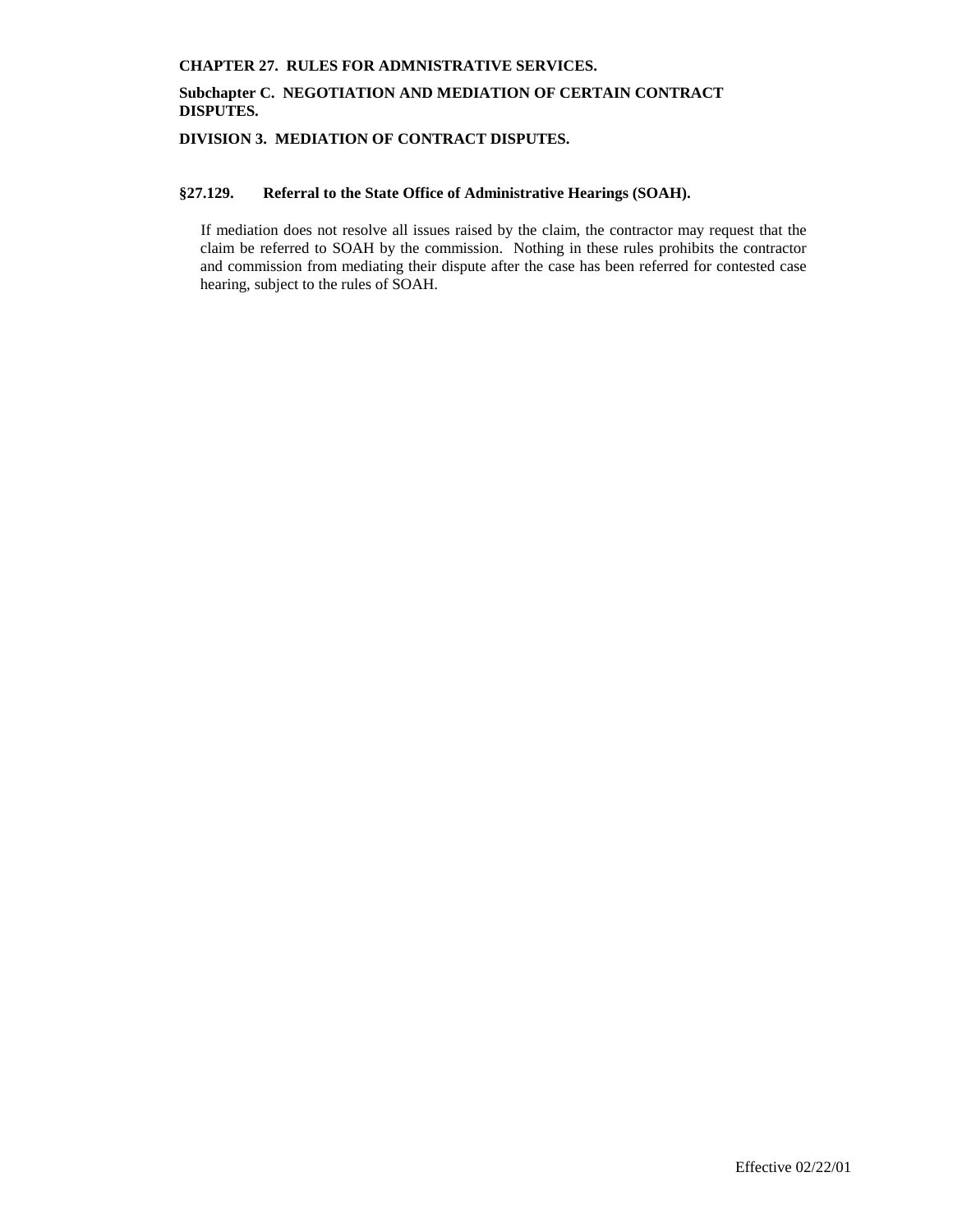# **Subchapter C. NEGOTIATION AND MEDIATION OF CERTAIN CONTRACT DISPUTES.**

**DIVISION 4. ASSISTED NEGOTIATION PROCESSES.**

# **§27.141. Assisted Negotiation Processes.**

Parties to a contract dispute under Texas Government Code, Chapter 2260, may agree, either contractually or when a dispute arises, to use assisted negotiation (alternative dispute resolution) processes in addition to negotiation and mediation to resolve their dispute.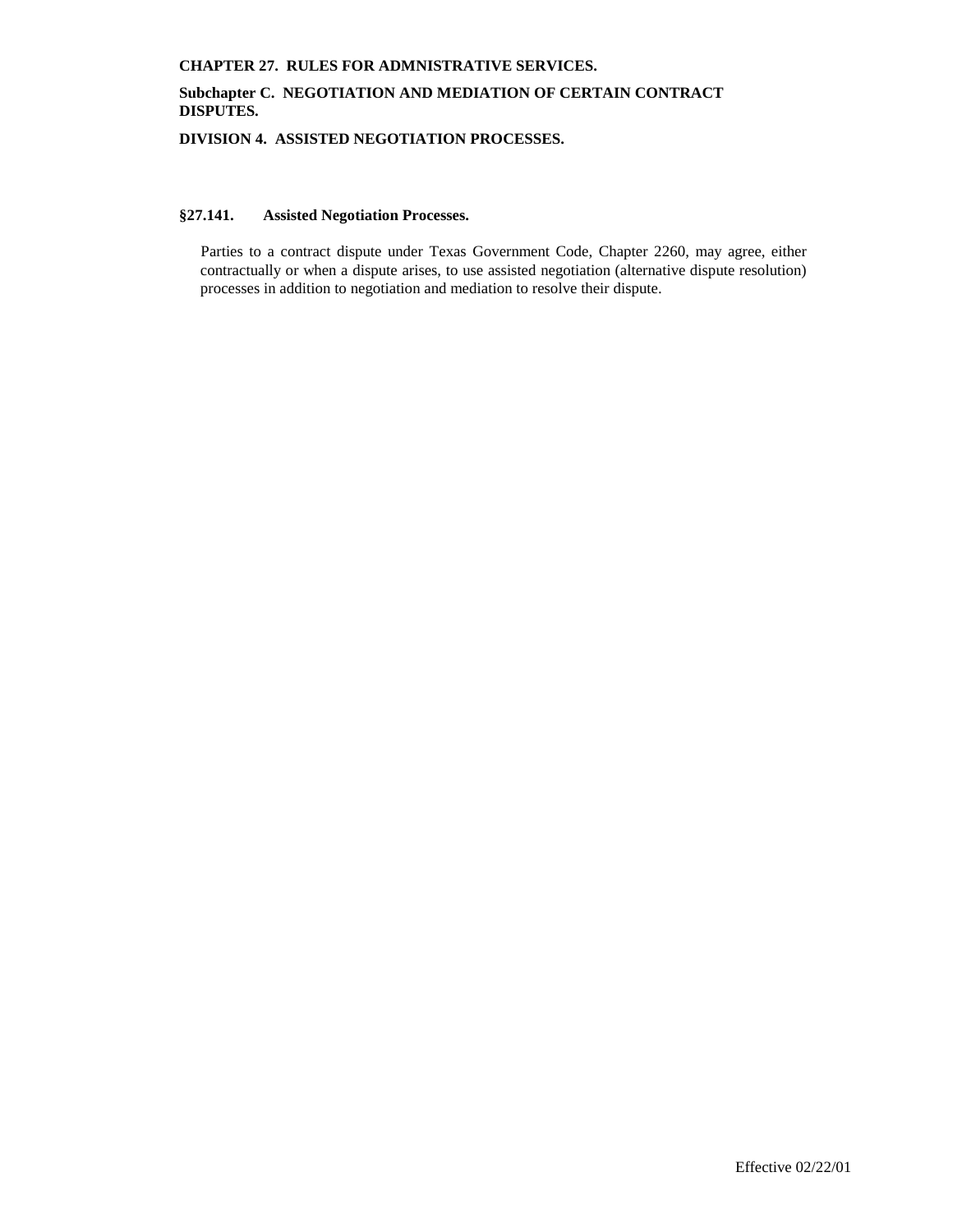## **Subchapter C. NEGOTIATION AND MEDIATION OF CERTAIN CONTRACT DISPUTES.**

# **DIVISION 4. ASSISTED NEGOTIATION PROCESSES.**

### **§27.143. Factors Supporting the Use of Assisted Negotiation Processes.**

The following factors may help parties decide whether one or more assisted negotiation processes could help resolve their dispute:

- (1) The parties recognize the benefits of an agreed resolution of the dispute.
- (2) The expense of proceeding to contested case hearing at the State Office of Administrative Hearings (SOAH) is substantial and might outweigh any potential recovery.
- (3) The parties want an expedited resolution.
- (4) The ultimate outcome is uncertain.
- (5) There exists factual or technical complexity or uncertainty that would benefit from expertise of a third-party expert for technical assistance or fact-finding.
- (6) The parties are having substantial difficulty communicating effectively.
- (7) A mediator third party could facilitate the parties' realistic evaluation of their respective cases.
- (8) There is an on-going relationship that exists between parties.
- (9) The parties want to retain control over the outcome.
- (10) There is a need to develop creative alternatives to resolve the dispute.
- (11) There is a need for flexibility in shaping relief.
- (12) The other side has an unrealistic view of the merits of their case.
- (13) The parties (or aggrieved persons) need to hear an evaluation of the case from someone other than their lawyers.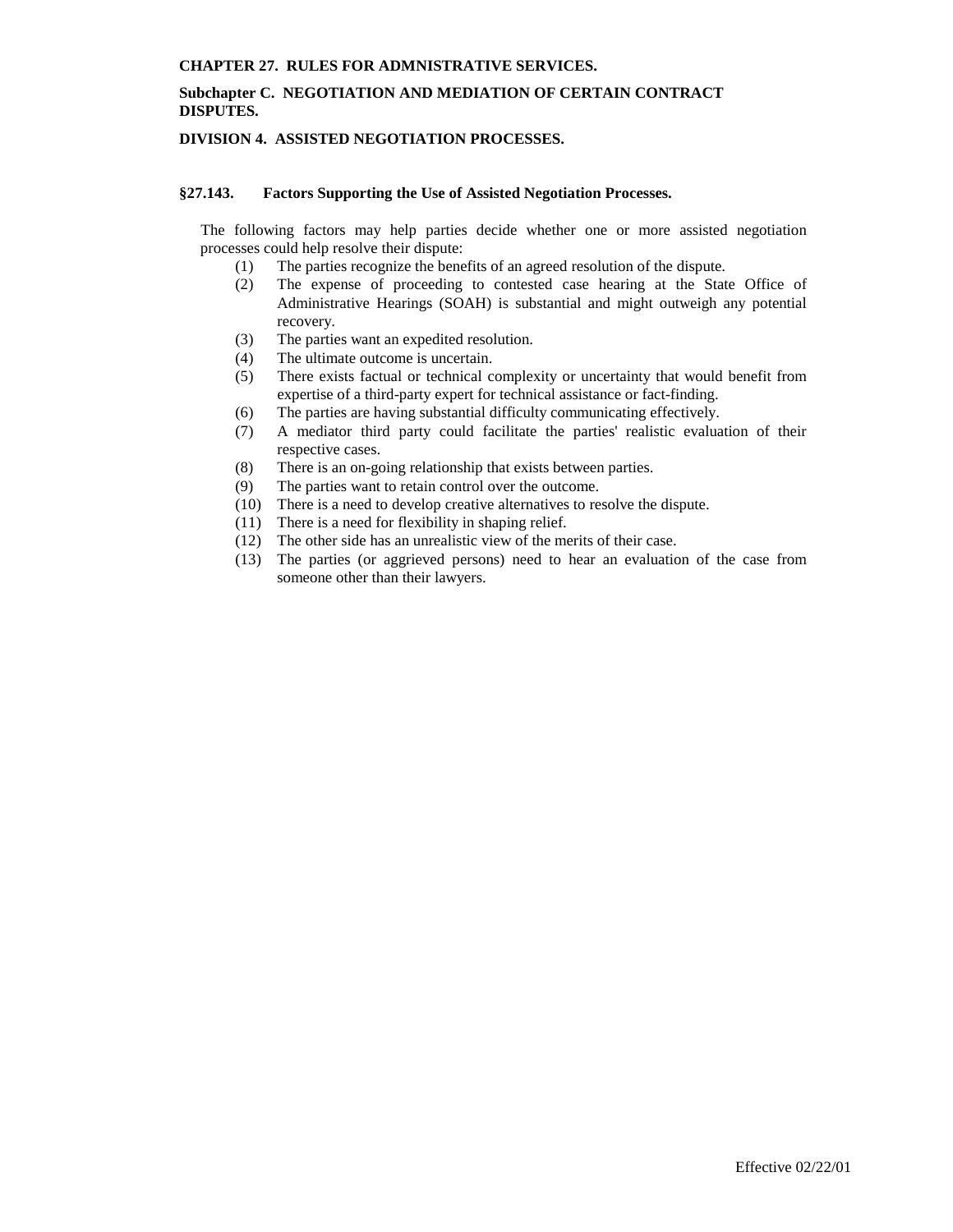## **Subchapter C. NEGOTIATION AND MEDIATION OF CERTAIN CONTRACT DISPUTES.**

### **DIVISION 4. ASSISTED NEGOTIATION PROCESSES.**

#### **§27.145. Use of Assisted Negotiation Processes.**

Any of the following methods, or a combination of these methods, or any assisted negotiation process agreed to by the parties, may be used in seeking resolution of disputes or other controversy arising under Texas Government Code, Chapter 2260. If the parties agree to use an assisted negotiation procedure, they should agree in writing to a detailed description of the process prior to engaging in the process.

- (1) Mediation. (See Division 3 in this subchapter (relating to Mediation of Contract Disputes)).
- (2) Early evaluation by a third-party neutral.
	- (A) This is a confidential conference where the parties and their counsel present the factual and legal bases of their claim and receive a non-binding assessment by an experienced neutral with subject-matter expertise or with significant experience in the substantive area of law involved in the dispute.
	- (B) After summary presentations, the third-party neutral identifies areas of agreement for possible stipulations, assesses the strengths and weaknesses of each party's position, and estimates, if possible, the likelihood of liability and the dollar range of damages that appear reasonable to him or her.
	- (C) This is a less complicated procedure than the mini-trial, described in paragraph (4) of this section. It may be appropriate for only some issues in dispute, for example, where there are clear-cut differences over the appropriate amount of damages. This process may be particularly helpful when:
		- (i) The parties agree that the dispute can be settled;
		- (ii) The dispute involves specific legal issues;
		- (iii) The parties disagree on the amount of damages;
		- (iv) The opposition has an unrealistic view of the dispute; and
		- (v) The neutral is a recognized expert in the subject area or area of law involved.
- (3) Neutral fact-finding by an expert.
	- (A) In this process, a neutral third-party expert studies a particular issue and reports findings on that issue. The process usually occurs after most discovery in the dispute has been completed and the significance of particular technical or scientific issues is apparent.
	- (B) The parties may agree in writing that the fact-finding will be binding on them in later proceedings (and entered into as a stipulation in the dispute if the matter proceeds to contested case hearing), or that it will be advisory in nature, to be used only in further settlement discussions between representatives of the parties. This process may be particularly helpful when:
		- (i) Factual issues requiring expert testimony may be dispositive of liability or damage issues;
		- (ii) The use of a neutral is cost effective;
		- (iii) The neutral's findings could narrow factual issues for contested case hearing.
- (4) Mini-trial.
	- (A) A mini-trial is generally a summary proceeding before a representative of upper management from each party, with authority to settle, and a third-party neutral selected by agreement of the parties. A mini-trial is usually divided into three phases: a limited information exchange phase, the actual hearing, and post-hearing settlement discussions. No written or oral statement made in the proceeding may be used as evidence or an admission in any other proceeding.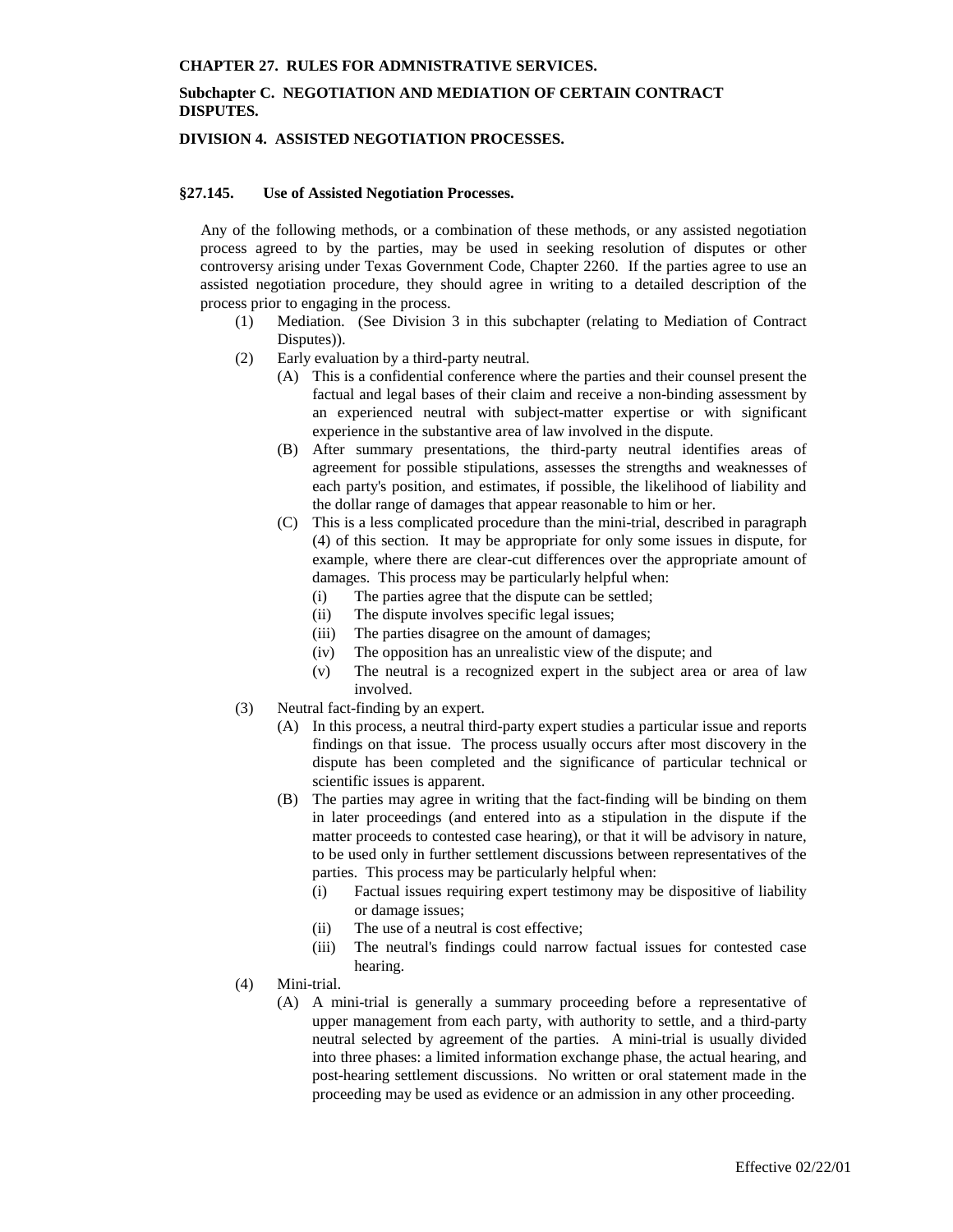# **Subchapter C. NEGOTIATION AND MEDIATION OF CERTAIN CONTRACT DISPUTES.**

### **DIVISION 4. ASSISTED NEGOTIATION PROCESSES.**

- (B) The information exchange stage should be brief but it must be sufficient for each party to understand and appreciate the key issues involved in the case. At a minimum, parties should exchange key exhibits, introductory statements, and a summary of witness's testimony.
- (C) At the hearing, representatives of the parties present a summary of the anticipated evidence and any legal issues that must be decided before the case can be resolved. The third-party neutral presides over the presentation and may question witnesses and counsel, as well as comment on the arguments and evidence. Each party may agree to put on abbreviated direct and crossexamination testimony. The hearing generally takes no longer than one - two days.
- (D) Settlement discussions, facilitated by the third-party neutral, take place after the hearing. The parties may ask the neutral to formally evaluate the evidence and arguments and give an advisory opinion as to the issues in the case. If the parties cannot reach an agreed resolution to the dispute, either side may declare the mini-trial terminated and proceed to resolve the dispute by other means.
- (E) Mini-trials may be appropriate when:
	- (i) The dispute is at a stage where substantial costs can be saved by a resolution based on limited information gathering;
	- (ii) The matter justifies the senior executive time required to complete the process;
	- (iii) The issues involved include highly technical mixed questions of law and fact;
	- (iv) The matter involves trade secrets or other confidential or proprietary information; or
	- (v) The parties seek to narrow the large number of issues in dispute.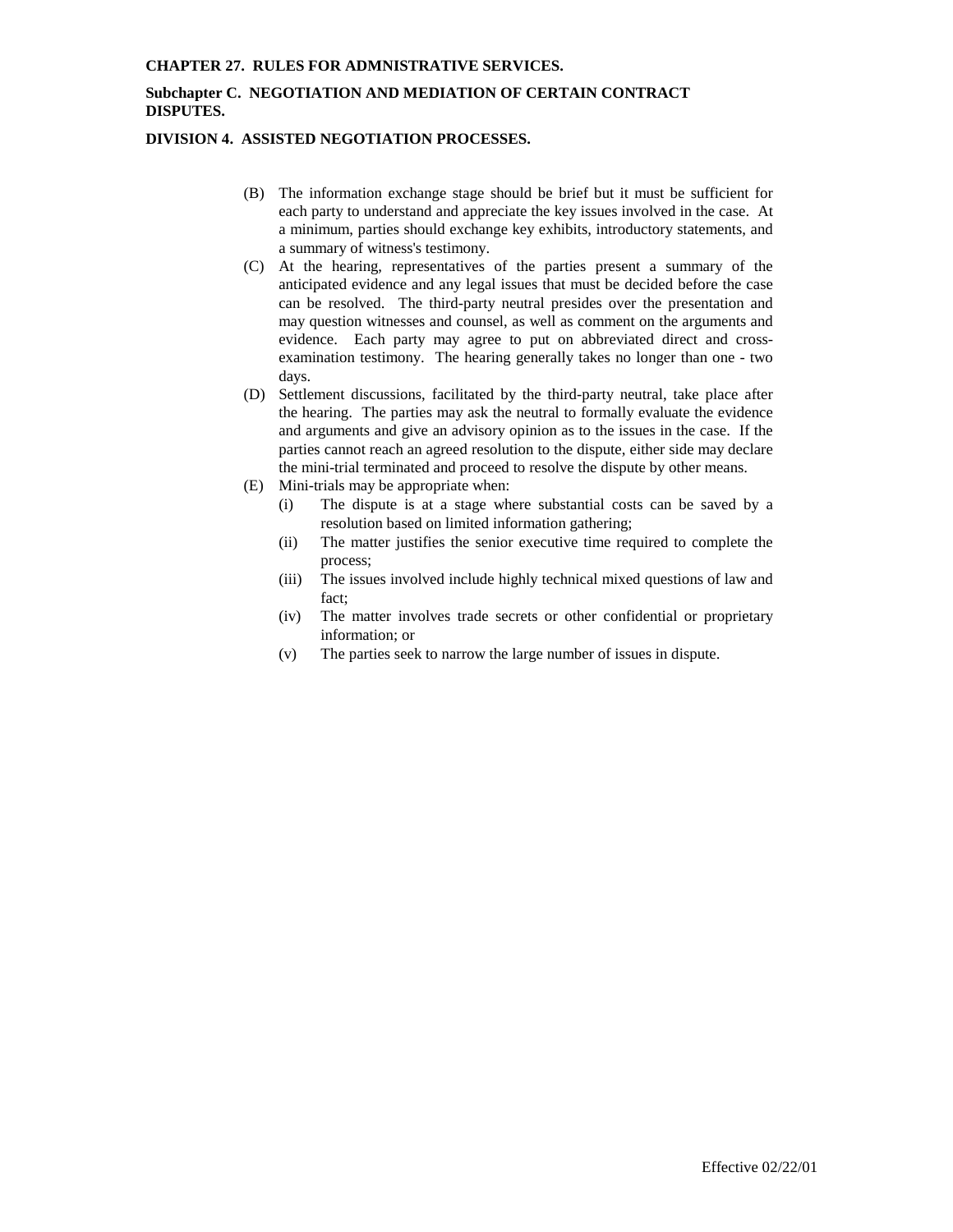## **Subchapter D. VENDOR PROTEST.**

### **§27.161. Procedures for Resolving Vendor Protests.**

- (a) **Definitions.** The following words and terms, when used in this subchapter, shall have the following meaning unless the context clearly indicates otherwise.
	- (1) **Commission** The Public Utility Commission of Texas.
	- (2) **Purchasing officer —** A commission employee who has received certification as a Texas Public Purchaser and who is responsible for assisting with commission purchases, and who has been designated the purchasing officer for the purchase in question.
	- (3) **Interested parties** All vendors who have submitted bids or proposals for the provision of goods or services pursuant to a solicitation for a contract with the commission.
- (b) **Protest procedures.** Any actual or prospective bidder, offerer, proposer or contractor who considers himself to have been aggrieved in connection with the commission's solicitation, evaluation, or award of a contract may formally protest to the purchasing officer. Such protests must be made in writing and received by the purchasing officer within ten working days after the protesting party knows, or should have known, of the occurrence of the action that is protested. Protests must conform to the requirements of this subsection and subsection (d) of this section, and shall be resolved through use of the procedures that are described in subsections (e) — (j) of this section. The protesting party shall mail or deliver copies of the protest to the purchasing officer and other interested parties.
- (c) **Stay of contract award.** In the event of a timely protest under this section, the commission shall not proceed further with the solicitation or award of the contract unless the executive director, after consultation with the purchasing officer and the general counsel, makes a written determination that the contract must be awarded without delay, to protect the best interests of the commission.
- (d) **Protest requirements.** A protest must be sworn and contain:
	- (1) a specific identification of the statutory or regulatory provision that the protesting party alleges has been violated;
	- (2) a specific description of each action by the commission that the protesting party alleges to be a violation of the statutory or regulatory provision that the protesting party has identified pursuant to paragraph (1) of this subsection;
	- (3) a precise statement of the relevant facts;
	- (4) a statement of any issues of law or fact that the protesting party contends must be resolved;
	- (5) a statement of the argument and authorities that the protesting party offers in support of the protest; and
	- (6) a statement that copies of the protest have been mailed or delivered to the commission and all other identifiable interested parties.
- (e) **Purchasing officer's role and responsibilities**. The purchasing officer shall conduct a review of issues raised by the protesting parties and shall have the following role and responsibilities in resolving the protest issues among the parties:
	- (1) The purchasing officer may settle and resolve the dispute over the solicitation or award of a contract at any time before the matter is submitted on appeal to the executive director.
	- (2) The purchasing officer may solicit written responses to the protest from other interested parties.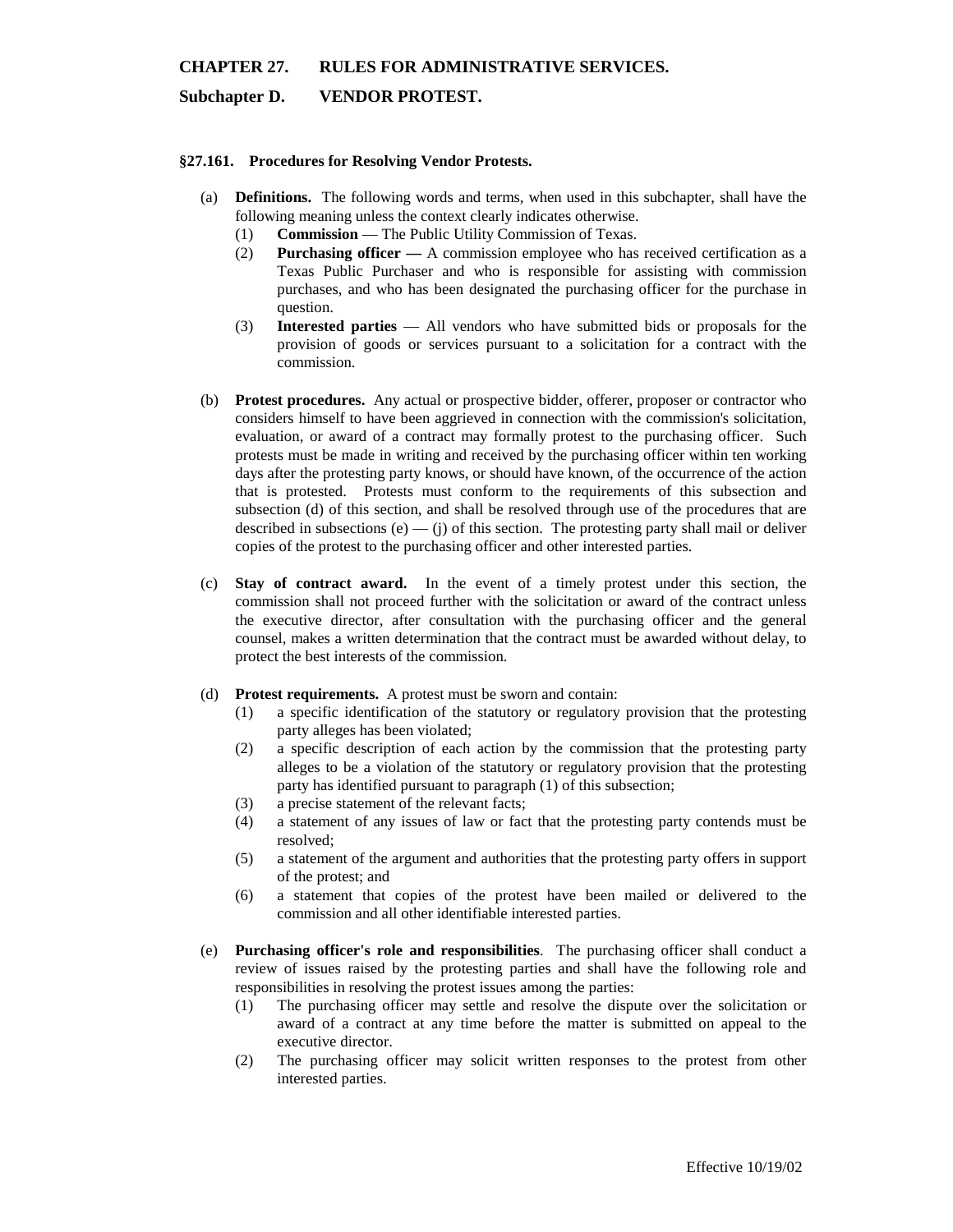### **Subchapter D. VENDOR PROTEST.**

- (3) If the protest is not resolved by mutual agreement, the purchasing officer will issue a written determination on the protest. The purchasing officer will consult with the general counsel in preparing a written determination.
- (4) If the purchasing officer determines that no violation of statutory or regulatory provisions has occurred, then the purchasing officer shall inform the protesting party, the executive director, and other interested parties by letter that states the reasons for the determination.
- (5) If the purchasing officer determines that a violation of any statutory or regulatory provisions may have occurred in a situation in which a contract has not been awarded, then the purchasing officer shall inform the protesting party, the executive director, and other interested parties of that determination by letter that states the reasons for the determination and the appropriate remedy.
- (6) If the purchasing officer determines that a violation of any statutory or regulatory provisions may have occurred in a situation in which a contract has been awarded, then the purchasing officer shall inform the protesting party, the executive director, and other interested parties of that determination by letter that states the reasons for the determination. This letter may include a declaration that the contract is void.
- (f) **Appeal from purchasing officer determination.** The protesting party may appeal a determination of a protest by the purchasing officer to the executive director of the commission. An appeal of the purchasing officer's determination must be in writing and received in the executive director's office no later than ten working days after the date on which the purchasing officer has sent written notice of his determination. The scope of the appeal shall be limited to a review of the purchasing officer's determination. The protesting party shall mail or deliver to the purchasing officer and all other interested parties a copy of the appeal, which must contain a certified statement that such copies have been provided.
- (g) **Executive director** r**eview or reference of appeal**. The executive director shall confer with general counsel in the review of the matter appealed. The executive director may consider any documents that the commission staff or interested parties may have submitted. At the discretion of the executive director, the matter may be referred to the commissioners for their consideration in a regularly scheduled open meeting or the executive director may issue a written decision on the protest.
- (h) **Appeals referred to commission**. The following requirements shall apply to a protest that the executive director has referred to the commissioners:
	- (1) The executive director shall deliver copies of the appeal and any responses by interested parties to the commissioners.
	- (2) The commissioners may consider any documents that commission staff or interested parties have submitted.
	- (3) The commissioners may confer with general counsel in their review of the matter appealed.
	- (4) The commissioners' determination of the appeal shall be made on the record and reflected in the minutes of the open meeting, and shall be final.
- (i) **Written determination of appeal.** A determination issued either by the commissioners in open meeting, or in writing by the executive director, shall be the final administrative action of the commission.
- (j) **Protest/appeal not timely filed**. A protest or appeal that is not filed timely shall not be considered unless good cause for delay is shown or the executive director determines that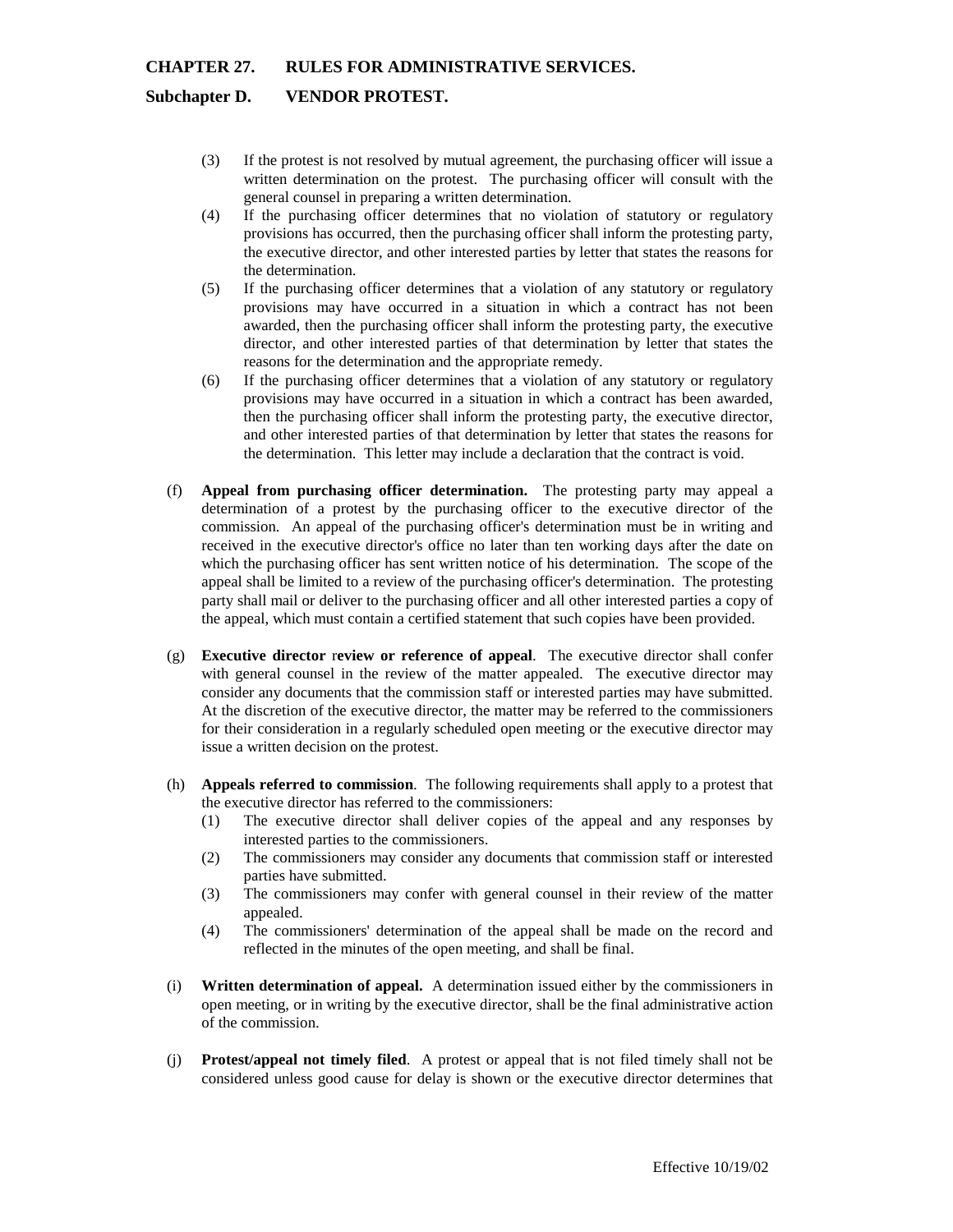# **Subchapter D. VENDOR PROTEST.**

an appeal raises issues that are significant to commission procurement practices or procedures in general.

(k) **Document retention**. The commission shall maintain all documentation on the purchasing process that is the subject of a protest or appeal in accordance with the commission's retention schedule.